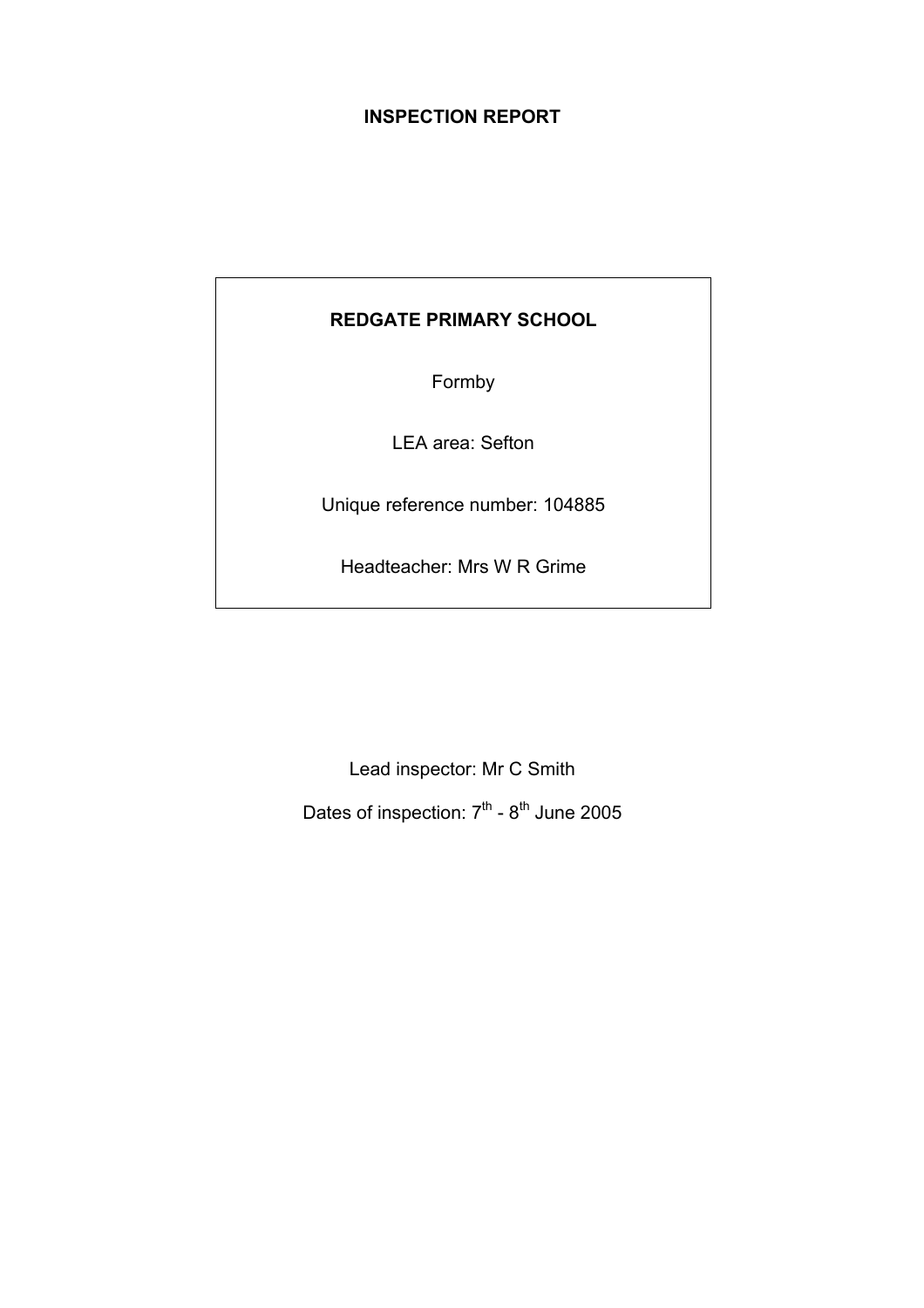# Inspection number: 267551

Inspection carried out under section 10 of the School Inspections Act 1996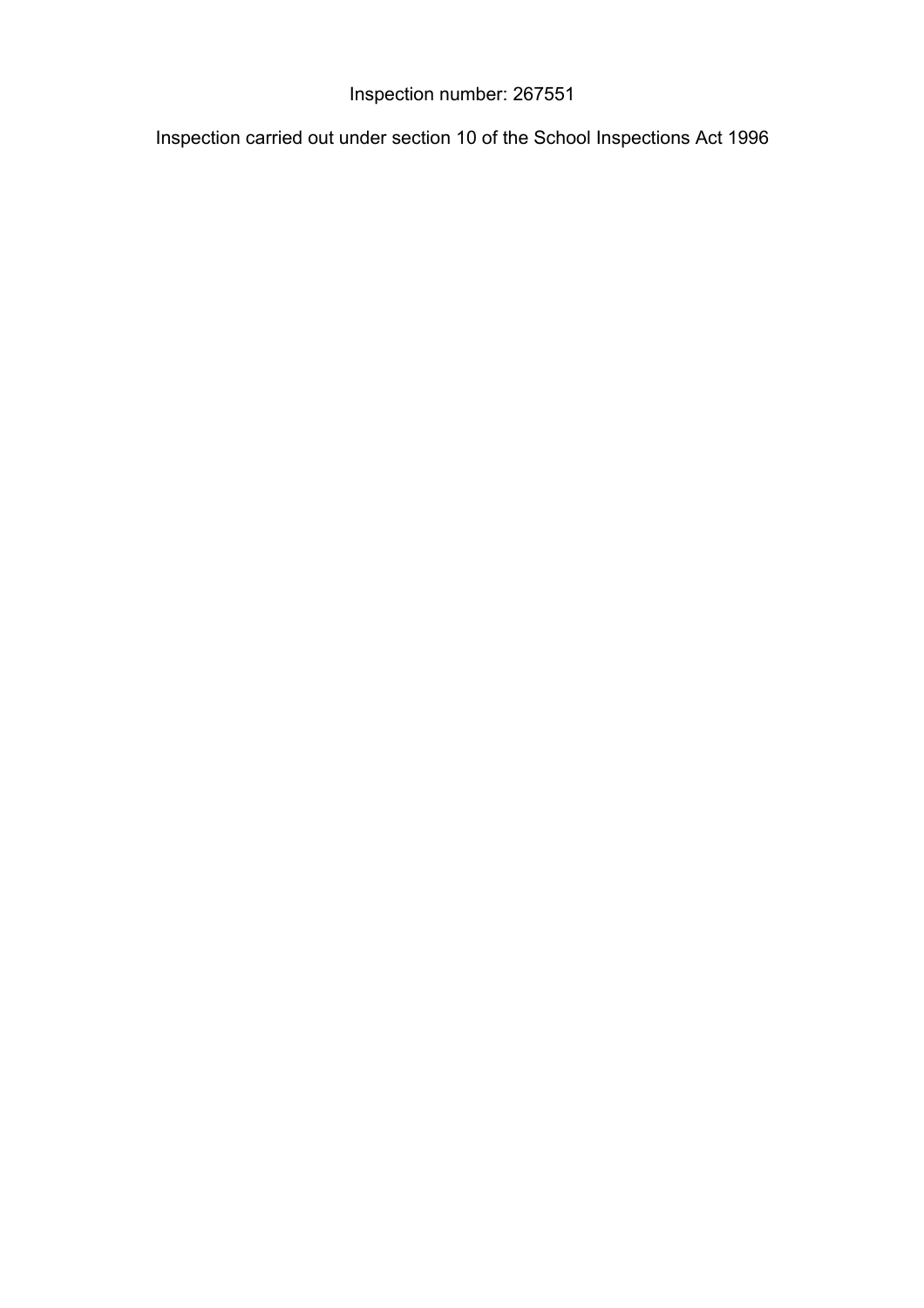# © Crown copyright 2005

This report may be reproduced in whole or in part for non-commercial educational purposes, provided that all extracts quoted are reproduced verbatim without adaptation and on condition that the source and date thereof are stated.

Further copies of this report are obtainable from the school. Under the School Inspections Act 1996, the school must provide a copy of this report and/or its summary free of charge to certain categories of people. A charge not exceeding the full cost of reproduction may be made for any other copies supplied.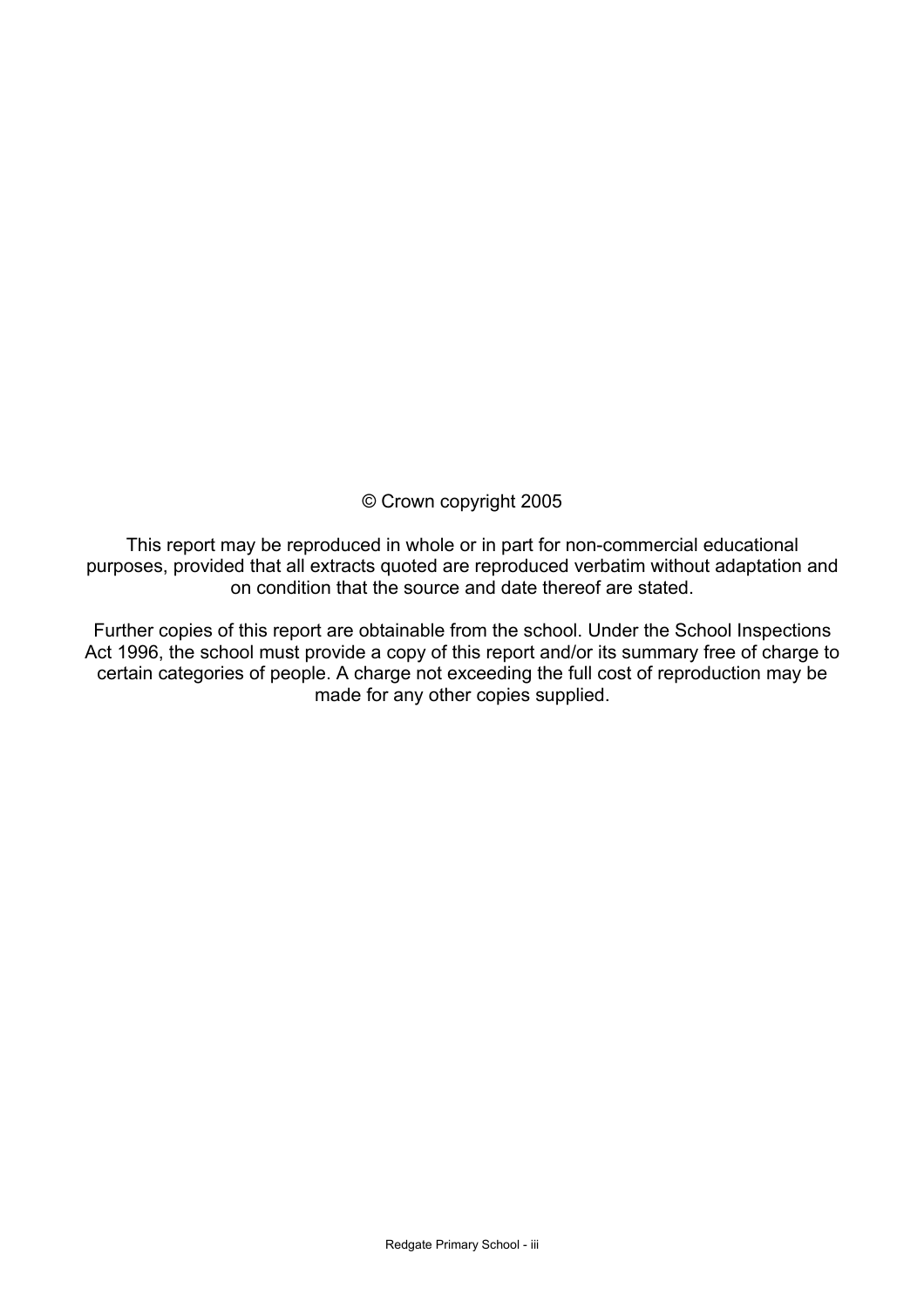# **INFORMATION ABOUT THE SCHOOL**

| Type of school:           |       | Primary                                      |
|---------------------------|-------|----------------------------------------------|
| School category:          |       | Community                                    |
| Age range of pupils:      |       | 5 to 11 years                                |
| Gender of pupils:         |       | Mixed                                        |
| Number on roll:           |       | 148                                          |
| School address:           |       | Redgate<br>Formby<br>Liverpool<br>Merseyside |
| Postcode:                 |       | <b>L37 4EW</b>                               |
| Telephone number:         |       | 01704 385960                                 |
| Fax number:               |       | 01704 385962                                 |
| Appropriate authority:    |       | The Governing Body                           |
| Name of<br>governors:     | chair | of Mr A Greenyer                             |
| $D \circ t \circ \circ f$ |       | restigate Movember 1008                      |

Date of previous November 1998 inspection:

# **CHARACTERISTICS OF THE SCHOOL**

Redgate Primary is a small school in Formby, Merseyside, catering for 148 pupils (75 boys and 73 girls) aged 4 to 11 years. The majority of children live in private housing but the school also serves an estate where houses are rented. Eleven per cent of the children have free school meals, which is average and the figure has been increasing in line with socioeconomic changes in the area. Eighteen children (18 per cent) have special educational needs, which is average, and four children have statements. Pupils' special needs are largely related to learning, emotional and speech difficulties. Almost all of the children are white and English speaking. However, five children are from mixed backgrounds, there is one child from an Asian, one from a Caribbean and one from a Chinese background. Two children speak Russian as their native language. There are also four children from a travelling background. Pupil numbers have been stable over recent years but movement of families into the school is twice the national average. Moreover, many of the children moving into the school have special educational needs and the figure is rising. These factors have changed the character of the school considerably since the last inspection. There have also been a number of staff changes and three teachers of junior classes are new to the school this year. The school is involved in community provision for adult education and before and after school care. The school site is shared with the local authority consultants and the music service. The school gained an achievement award for improved results in 2001, the 'Active Mark Gold' award for provision in physical education in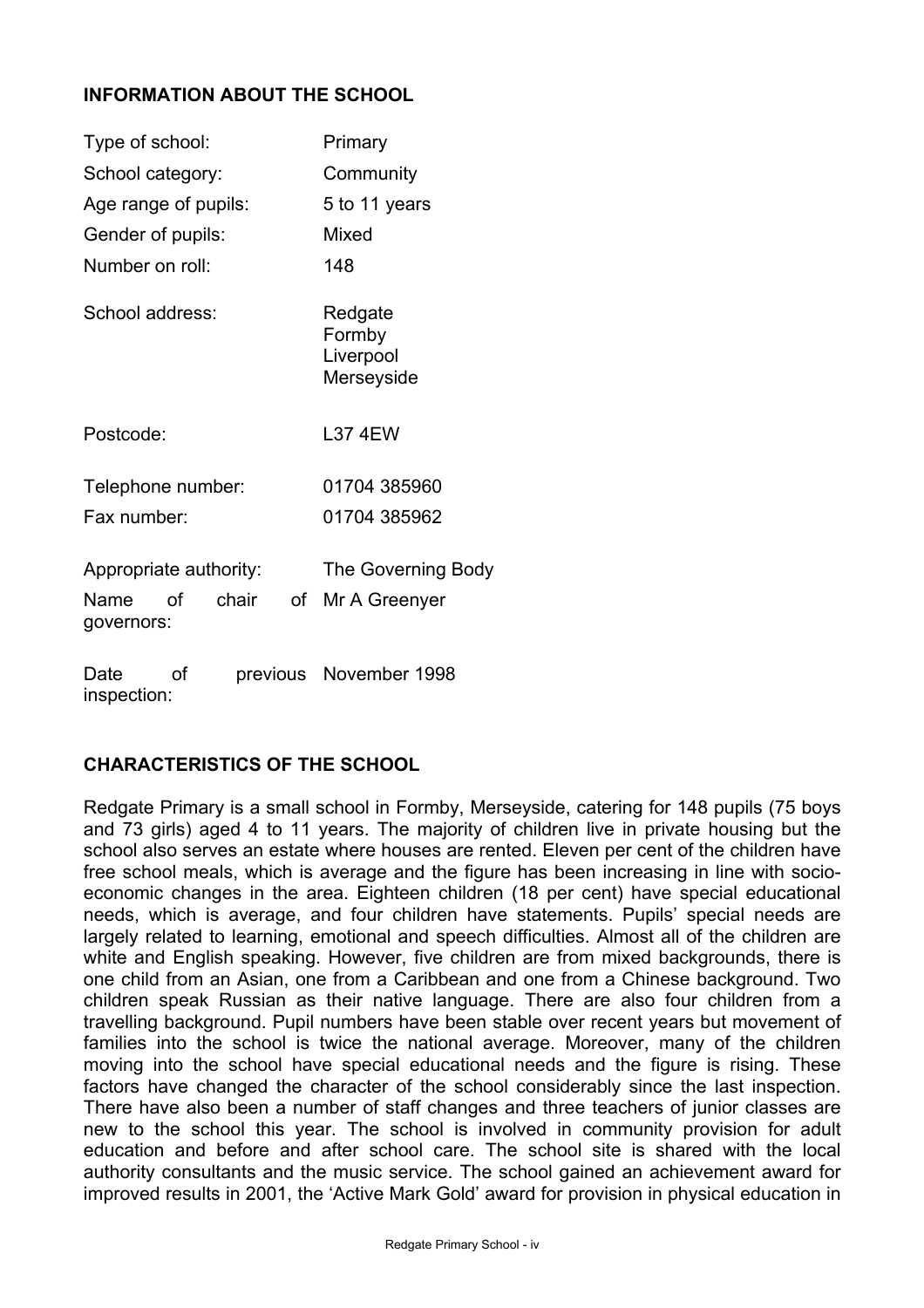2004 and an 'ECO' award in 2005. When children enter the school their attainment is wide ranging but is broadly typical for their age.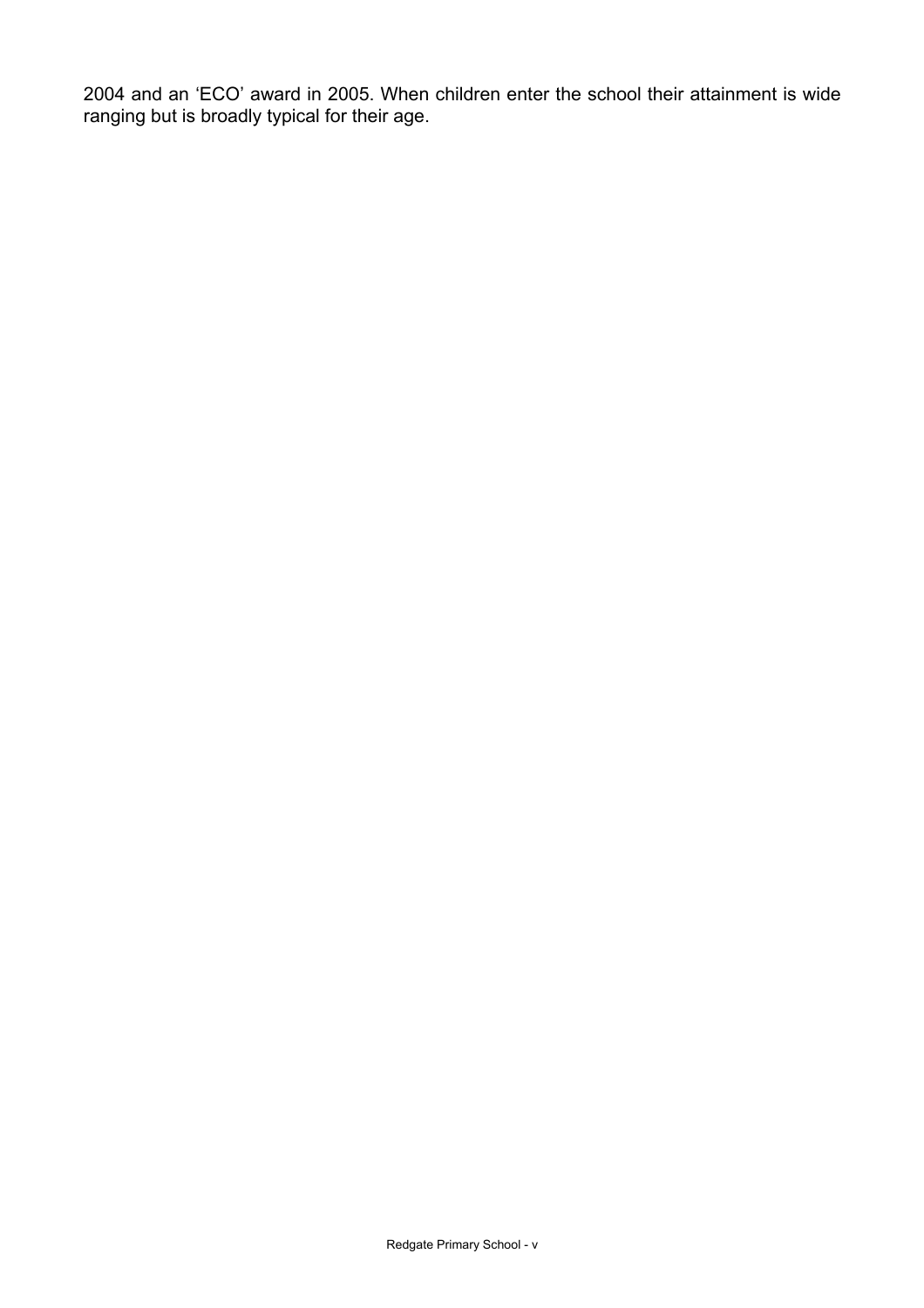# **INFORMATION ABOUT THE INSPECTION TEAM**

| Members of the inspection team |                      | <b>Subject responsibilities</b> |                                               |
|--------------------------------|----------------------|---------------------------------|-----------------------------------------------|
| 25211                          | <b>Colin Smith</b>   | Lead inspector                  | <b>Mathematics</b>                            |
|                                |                      |                                 | <b>Music</b>                                  |
|                                |                      |                                 | Physical education                            |
| 9952                           | <b>Lillian Brock</b> | Lay inspector                   |                                               |
| 23887                          | Peter Nettleship     | Team inspector                  | English                                       |
|                                |                      |                                 | Art and design                                |
|                                |                      |                                 | Religious education                           |
| 32438                          | <b>Gill Bennett</b>  | Team inspector                  | The Foundation Stage                          |
|                                |                      |                                 | Geography                                     |
|                                |                      |                                 | History                                       |
| 33022                          | Jeff McCann          | Team inspector                  | Special educational needs                     |
|                                |                      |                                 | English<br>additional<br>as<br>an<br>language |
|                                |                      |                                 | Science                                       |
|                                |                      |                                 | Information and communication<br>technology   |
|                                |                      |                                 | Design and technology                         |

The inspection contractor was:

 CfBT Primary Associates Suite 13 West Lancs Technology Management Centre Moss Lane View **Skelmersdale**  Lancashire WN8 9TN

Any concerns or complaints about the inspection or the report should be made initially to the inspection contractor. The procedures are set out in the leaflet *'Complaining about Ofsted Inspections'*, which is available from Ofsted Publications Centre (telephone 07002 637833) or Ofsted's website (www.ofsted.gov.uk).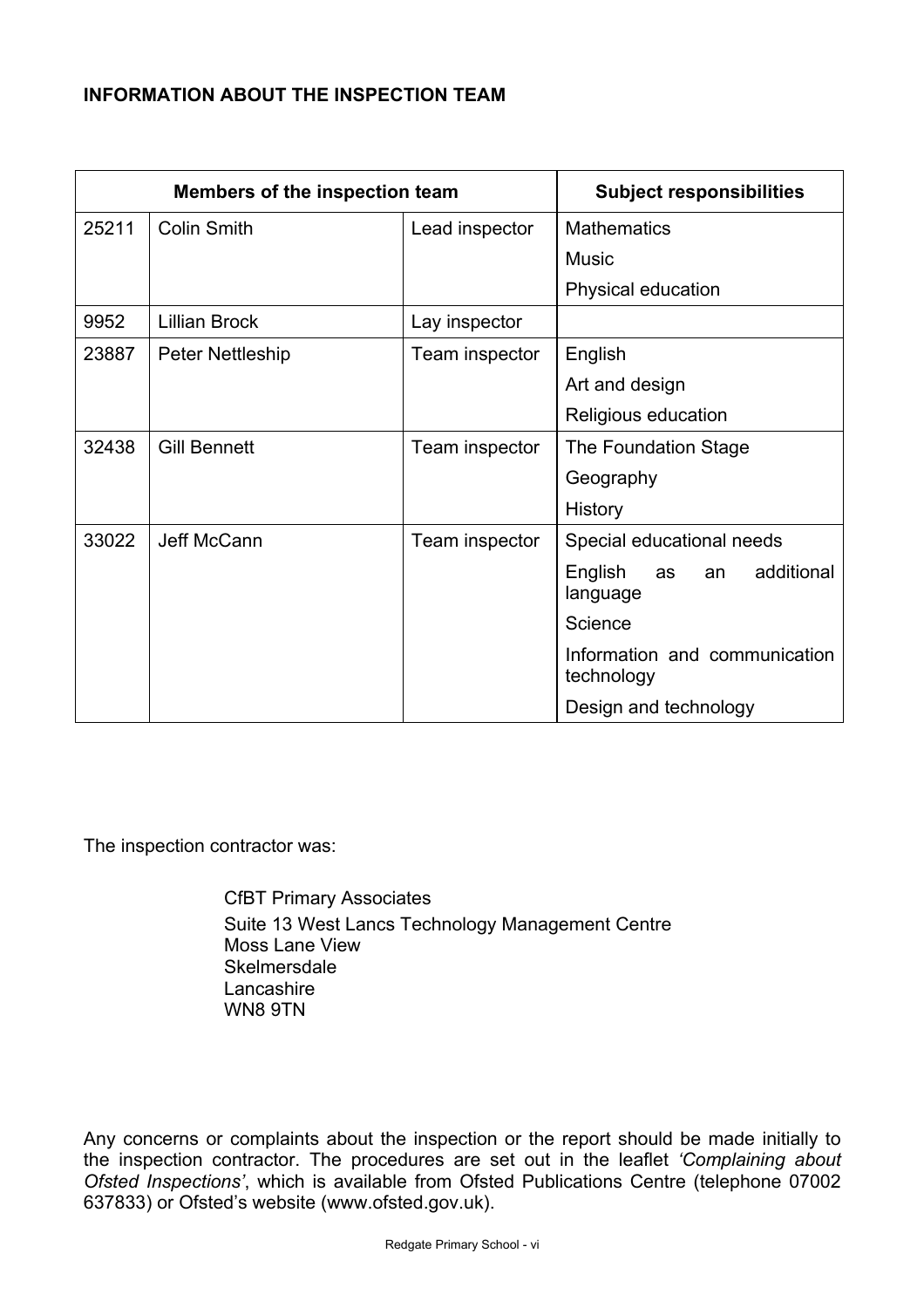# **REPORT CONTENTS**

|                                                                              | Page |
|------------------------------------------------------------------------------|------|
| <b>PART A: SUMMARY OF THE REPORT</b>                                         |      |
| PART B: COMMENTARY ON THE MAIN INSPECTION FINDINGS                           |      |
|                                                                              |      |
| <b>STANDARDS ACHIEVED BY PUPILS</b>                                          | 3    |
| Standards achieved in areas of learning and subjects                         |      |
| Pupils' attitudes, values and other personal qualities                       |      |
| <b>QUALITY OF EDUCATION PROVIDED BY THE SCHOOL</b>                           | 5    |
| Teaching and learning                                                        |      |
| The curriculum                                                               |      |
| Care, guidance and support                                                   |      |
| Partnership with parents, other schools and the community                    |      |
| <b>LEADERSHIP AND MANAGEMENT</b>                                             | 10   |
|                                                                              |      |
| PART C: THE QUALITY OF EDUCATION IN AREAS OF LEARNING AND<br><b>SUBJECTS</b> | 12   |
| AREAS OF LEARNING IN THE FOUNDATION STAGE                                    |      |

**SUBJECTS IN KEY STAGES 1 AND 2** 

# **PART D: SUMMARY OF THE MAIN INSPECTION JUDGEMENTS 23**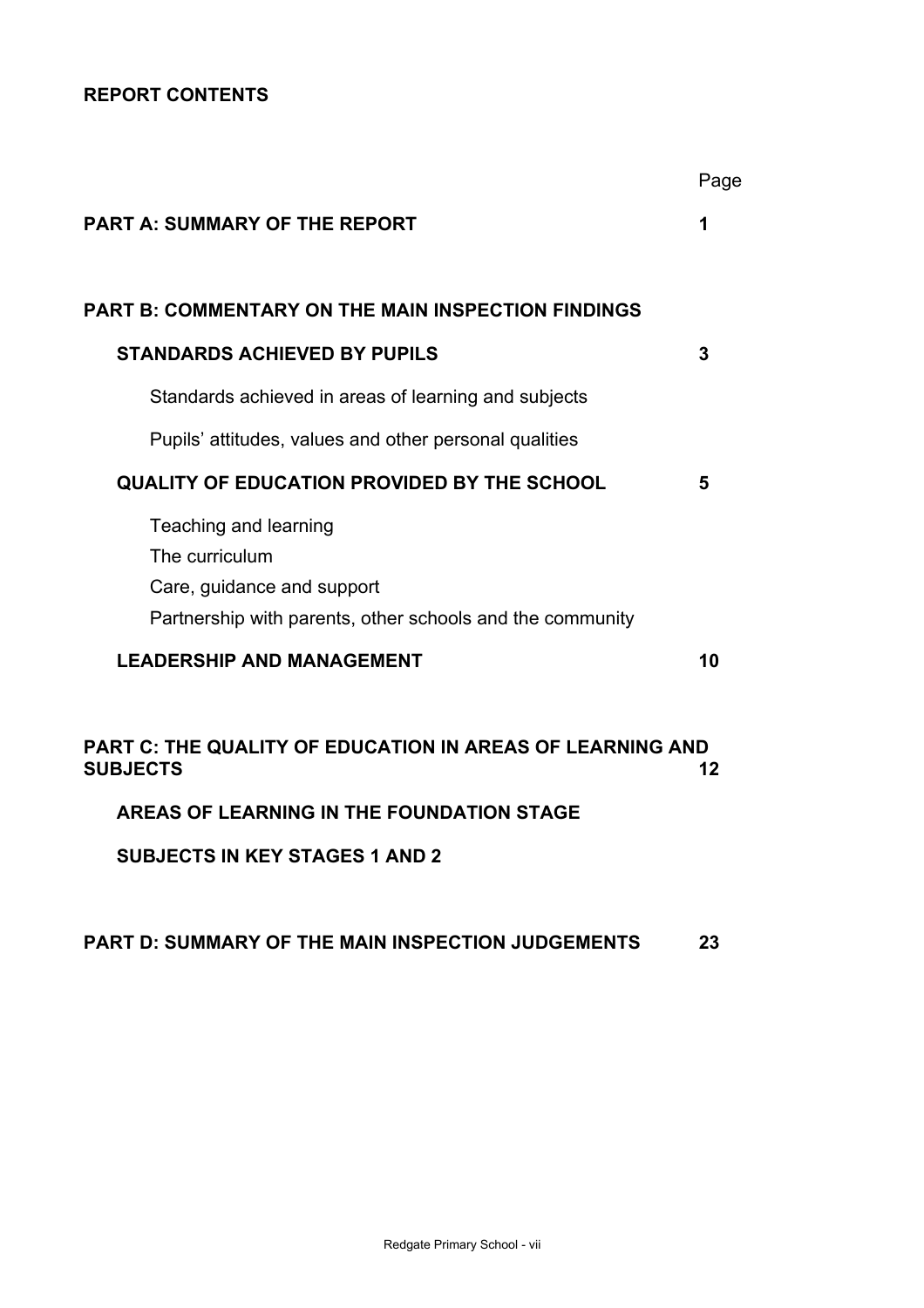# **PART A: SUMMARY OF THE REPORT**

## OVERALL EVALUATION

**The school's effectiveness is satisfactory** with some good features, such as the rich curriculum provided which contributes to pupils' good personal development. Pupils have positive attitudes to learning and behave well. Teaching and learning are satisfactory and are mainly good in the infant classes. Pupils' achievement is satisfactory overall and very good in the reception class. Leadership and management of the school are satisfactory and the school provides sound value for money.

The school's main strengths and weaknesses are:

- Very positive achievement in the reception and infant classes leads to high standards by Year 2;
- Pupils with special educational needs make good progress and there is good achievement in information and communication technology (ICT), art and design and physical education;
- The very good partnership with parents and the community benefits pupils' learning;
- Junior pupils are underachieving in science and there are weaknesses in their written work;
- Insufficient checking of teaching and learning, results in inconsistencies being overlooked.

Satisfactory improvements have been made since the last inspection. Standards in the reception and infant classes have remained high. Standards by Year 6 have declined. Pupils with special educational needs, joining the school later in their primary years, have had a negative effect on the overall results achieved in both English and mathematics. However, the fall in standards in science is more related to weaknesses in teaching. The school has improved standards in ICT and religious education. Other minor issues regarding daily collective worship and reporting fully to parents have been remedied. Although improvements have been made in checking the work of the school and informing pupils of how well they are performing, there are still inconsistencies in these areas.

| <b>Results in National</b><br>Curriculum tests at the end |      | Similar schools |      |      |
|-----------------------------------------------------------|------|-----------------|------|------|
| of Year 6, compared with:                                 | 2002 | 2003            | 2004 | 2004 |
| English                                                   |      | B               |      |      |
| <b>Mathematics</b>                                        |      |                 |      |      |
| Science                                                   |      |                 |      |      |

# **STANDARDS ACHIEVED**

*Key: A - well above average; B - above average; C - average; D - below average; E - well below average. Similar schools are those whose pupils attained similarly at the end of Year 2.* 

**Pupils' achievement is satisfactory overall.** Reception children achieve very well and exceed the goals expected in all areas of learning. Infant pupils achieve well, particularly in Year 2, by which time they reach standards that are well above average and much higher than similar schools in reading, writing and mathematics. The high standards in Year 2, apparent in the national assessments in 2004, are equally good this year. As the chart above shows, standards by the end of Year 6 have declined. In 2004, results in English and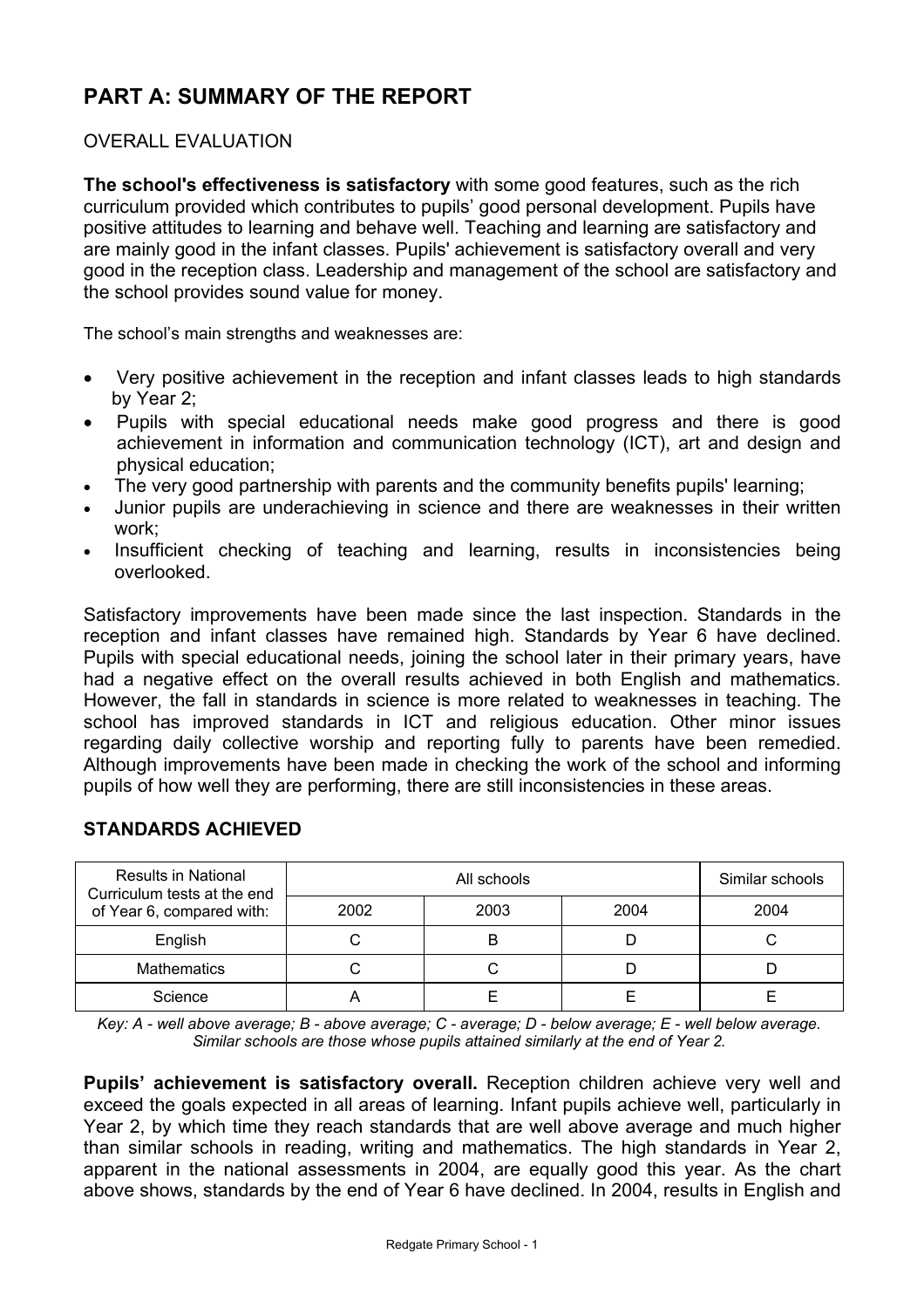mathematics were below average and lower than similar schools in mathematics and science. However, if the pupils who moved into the school later in their primary years are removed from the calculation, standards are at least a grade higher in all core subjects. Standards in Year 6, this year, are average in English and mathematics but are still below average in science. Junior pupils are underachieving in science, particularly the more able ones. In contrast, pupils with special educational needs make good progress because of the additional support they receive. Although pupils achieve well in reading, there are weaknesses in the creative and imaginative aspects of writing and its presentation in some of the junior classes. Standards in ICT are at the levels expected and improving because pupils are now achieving well. Pupils also achieve well in art and design and in physical education.

**Pupils' personal qualities, including their spiritual, moral, social and cultural awareness, develop successfully.** Pupils enjoy school, have good attitudes to learning and behave well. Attendance is improving and is now higher than the national average.

# **QUALITY OF EDUCATION**

**The quality of education provided, including teaching and learning, is satisfactory overall.** Teaching and learning are very effective in the reception class. Children respond very positively to the many stimulating activities provided. Much of the teaching is good in the infant classes and in Year 5. In Years 2 and 5 particularly, the level of challenge is high and, because the tasks are always carefully matched to their different needs, all pupils learn successfully. Some good teaching takes place in all year groups, particularly when the whole class is taught together. The atmosphere for learning in most lessons is good and pupils concentrate on their work. However, inconsistencies arise when teachers give pupils' tasks to complete on their own. There are occasions when all pupils are given the same activity, irrespective of their different learning needs. This did not happen during the inspection, but it is apparent from pupils' books. When this happens, the more able pupils suffer most because their learning is not sufficiently extended. The learning of pupils with special educational needs, however, is successful, largely because of skilful teaching by well trained classroom assistants. Teachers have expertise in most subjects but not in the investigational aspects of science, which is why standards in this subject are low. Although pupils are now given targets for improvement, their work is not always marked constructively to help them to improve.

The school provides a good and rich curriculum. Some of the best learning takes place in foundation subjects, such as art and design and physical education. The school includes all pupils successfully in all activities and the very good range of out of school activities caters well for their diverse skills and talents. Attention is now being given to needs of the gifted and talented pupils. Pupils are well cared for and are encouraged to participate in school decision making. The school's very good relationships with parents strengthen pupils' personal development and their learning.

# **LEADERSHIP AND MANAGEMENT**

**The leadership and management of the school, including the contribution made by the headteacher, senior staff and governors, are satisfactory.** Governors draw on their professional expertise well and provide very good financial management. Changes of staff this year have prompted a review of roles and responsibilities and led to the formation of a senior management team. As a result, teamwork is strengthening and communications between all parties is good. Adequate systems have been established to measure performance and check the work of the school. Subject leaders are now released to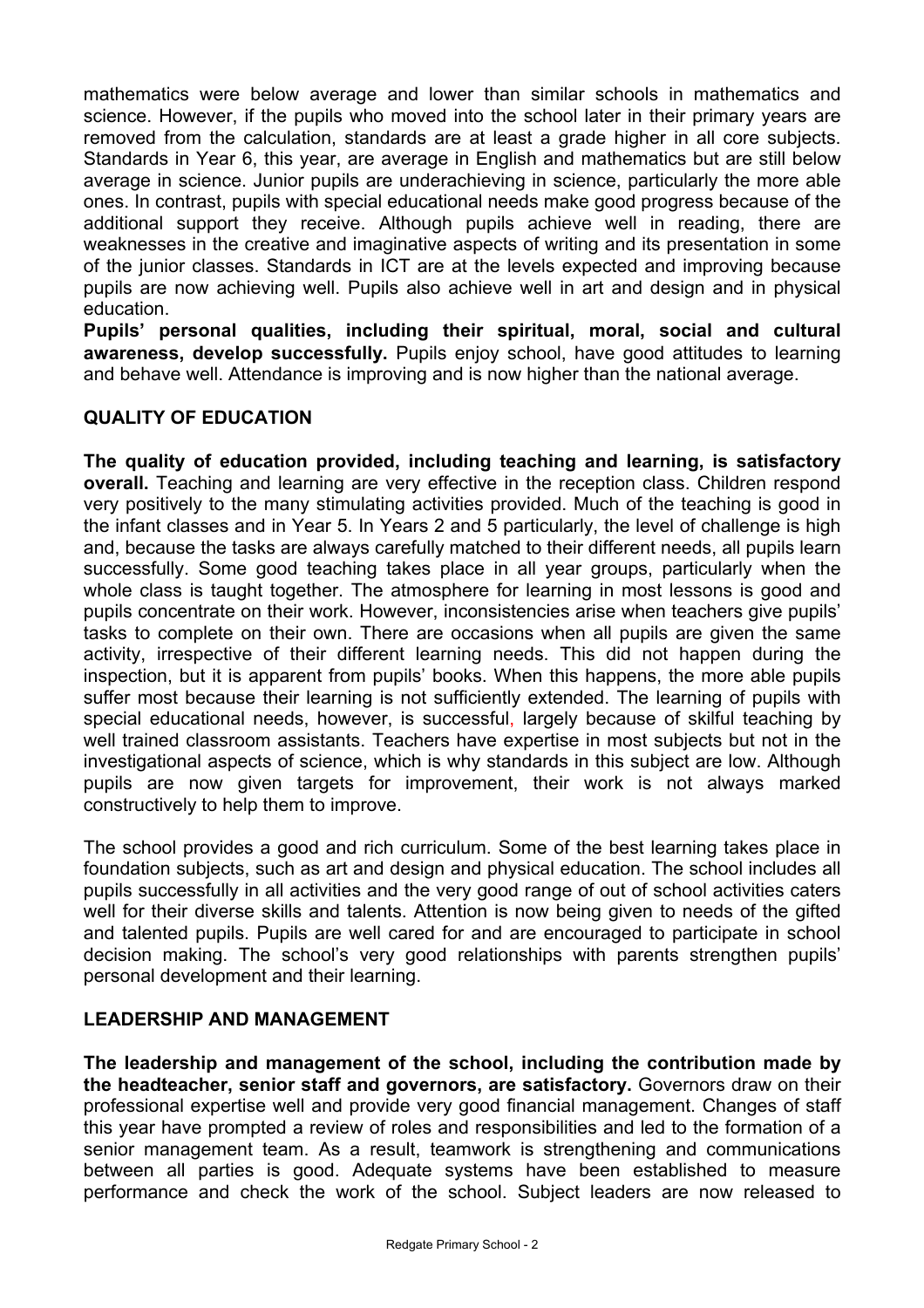investigate their subjects. However, although they have examined teachers' plans and pupils' work, not enough time has been spent checking teaching and learning in the classrooms and this is why some inconsistencies have gone unchecked.

# **PARENTS' AND PUPILS' VIEWS OF THE SCHOOL**

Parents show a high degree satisfaction with the school and appreciate the efforts made for their children. Pupils are proud of the school and relish the opportunities to share in decision making.

The most important things the school should do to improve are:

- Raise standards of achievement in science in the junior classes;
- Improve the quality of junior pupils' written work, particularly the creativity and presentation;
- Inject more rigour into checking teaching and learning to eliminate the inconsistencies in marking and ensure a close match between pupils' learning needs and the activities provided.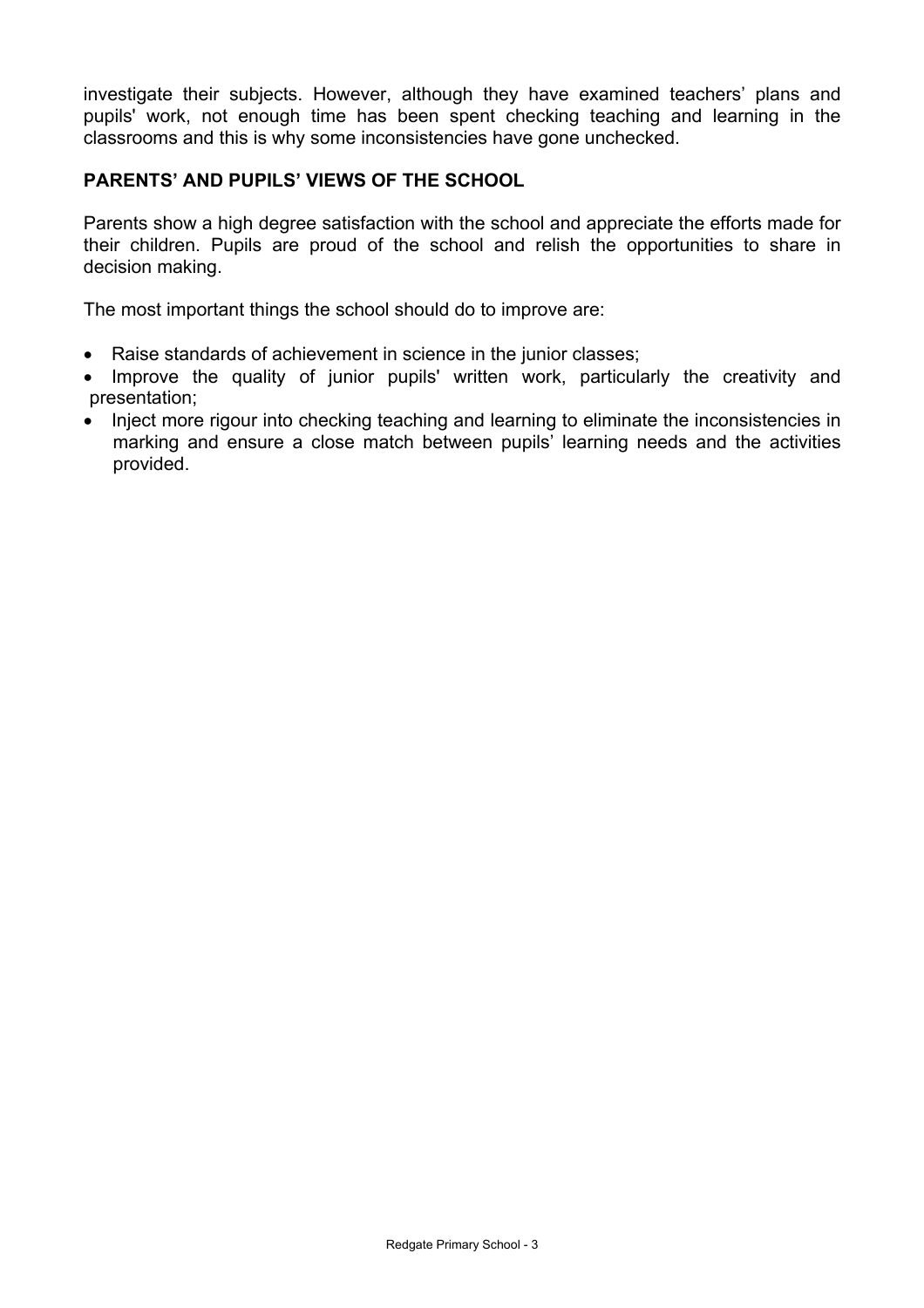# **PART B: COMMENTARY ON THE INSPECTION FINDINGS**

# **STANDARDS ACHIEVED BY PUPILS**

## **Standards achieved in areas of learning and subjects**

Pupils' achievement is satisfactory overall. Children achieve very well in the reception class and well in Years 1 and 2. Pupils' achievement is satisfactory overall from Years 3 to 6.

## **Main strengths and weaknesses**

- Commendable achievement in the reception and infant classes leads to high standards by Year 2;
- Pupils with special educational needs make good progress towards their targets;
- The standards achieved in Year 6 are adversely affected by pupils joining the school later;
- Pupils are underachieving in science and could do better in writing, from Years 3 to 6.

## **Commentary**

1. Reception children get off to a flying start and soon become independent learners. Good reading, writing and number skills are acquired quickly and the stimulating activities provided develop their understanding and their physical and creative skills very successfully. By the end of the reception year virtually all children achieve, and many exceed, the learning goals expected in their language, mathematical, creative, physical and personal development and in their knowledge and understanding of the world.

| Standards in: | School results | National results |
|---------------|----------------|------------------|
| reading       | 17.1 (17.9)    | 15.8(15.7)       |
| writing       | 16.4 (16.6)    | 14.6 (14.6)      |
| mathematics   | 17.7 (17.0)    | 16.2 (16.3)      |

| Standards in national tests at the end of Year 2 - average point scores in 2004 |  |
|---------------------------------------------------------------------------------|--|
|---------------------------------------------------------------------------------|--|

*There were 18 pupils in the year group. Figures in brackets are for the previous year.* 

- 2. Achievement is good in the infant classes, particularly in Year 2. Standards are rising well and are much higher than in similar schools. In the 2004 tests, results were well above average in reading, writing and mathematics. The current Year 2 pupils are reaching equally high standards because teaching is good. By the end of Year 2, most pupils are fluent readers and writers and are confident in handling numbers. They also benefit from the broad and rich curriculum provided and achieve well in subjects such as ICT, religious education, physical education and art and design.
- 3. Pupils with special educational needs make good progress. The effective learning programmes and good levels of support provided enable them to achieve their learning goals. The care and attention given to the very small number of pupils who speak English as an additional language enable them to achieve well. The small number of children from travelling backgrounds benefit from catch-up programmes when they return. Teachers are now beginning to plan work specifically for the able,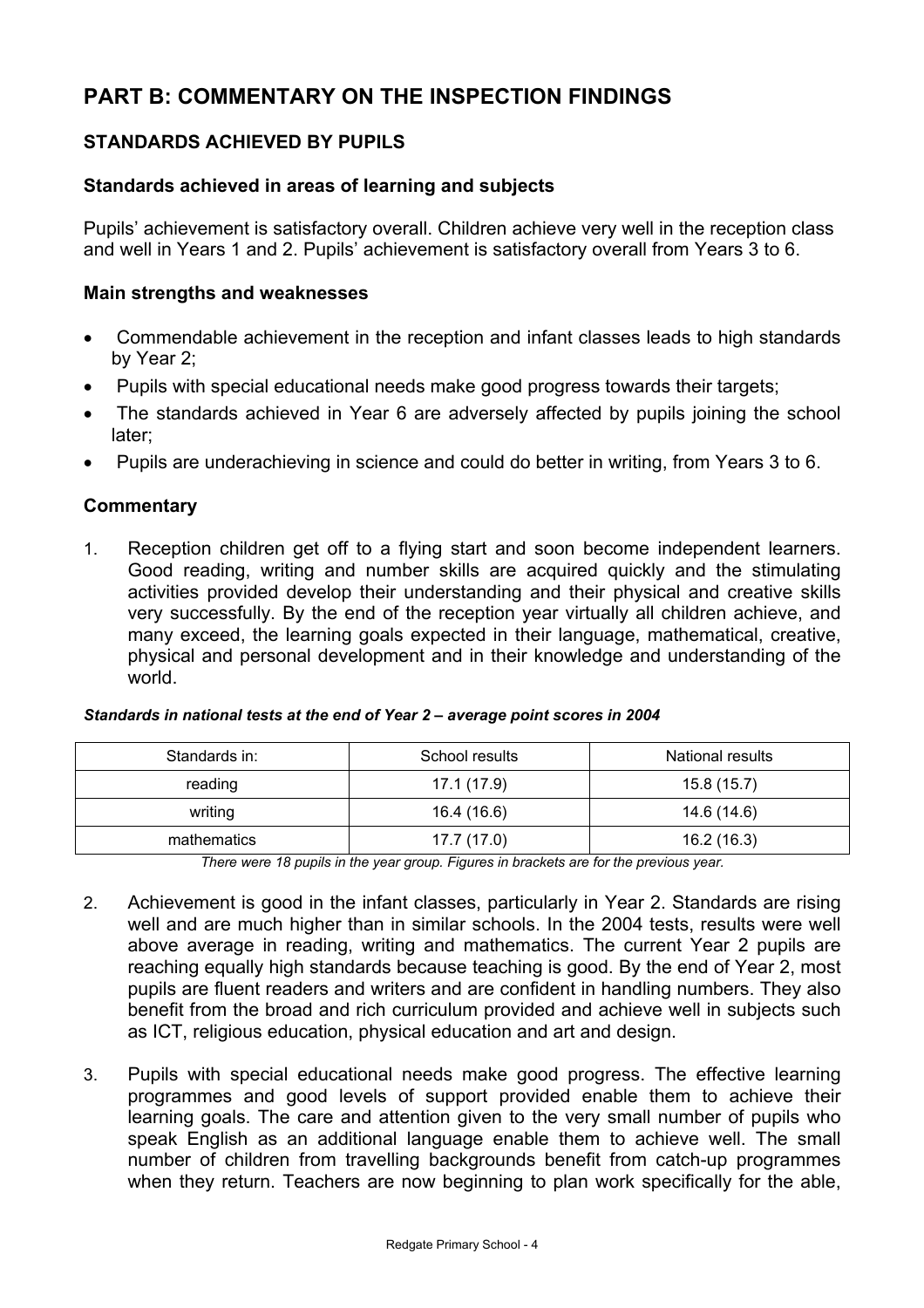gifted and talented pupils. Overall, they make satisfactory progress but there are still occasions when not enough is expected of them, particularly in relation to problem solving. The small number of pupils from different ethnic groups make similar progress to their peers.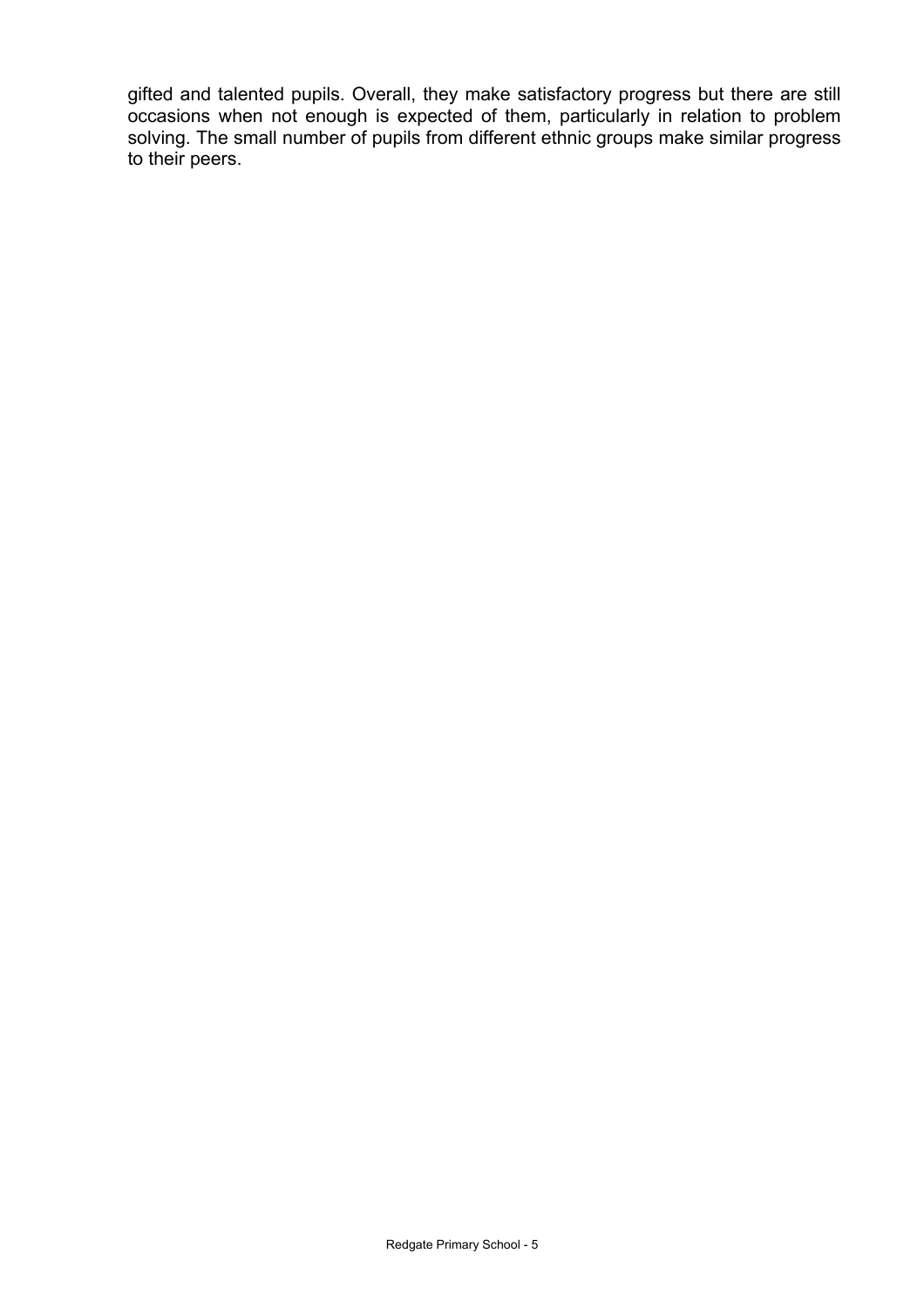| Standards in: | School results | <b>National results</b> |
|---------------|----------------|-------------------------|
| English       | 26.4 (28.2)    | 26.9 (26.8)             |
| mathematics   | 26.4 (27.0)    | 27.0 (26.8)             |
| science       | 27.0(27.0)     | 28.6 (28.6)             |

#### *Standards in national tests at the end of Year 6 – average point scores in 2003*

*There were 32 pupils in the year group. Figures in brackets are for the previous year.* 

- 4. Results in Year 6 were high in all of the core subjects at the time of the last inspection. Since then results have fallen. The 2004 results were below average in English and mathematics, well below average in science and lower than in similar schools. However, increasing numbers of pupils have been moving in from other schools, many with special educational needs. In 2003 and 2004, only half of the pupils tested at the end of Year 6 had been present in the infant classes. If the pupils entering the school later were taken out of the calculation, the 2004 results would have been well above average in English and above average in mathematics. Standards in Year 6 are currently average in English and mathematics but only half of these pupils started in reception. Taking these factors into account, achievement in Years 3 to 6 is satisfactory in English, mathematics and religious education and good in ICT, physical education and art and design.
- 5. In science, standards in Year 2 are at the levels expected. However, standards in science were well below average in Year 6 in the 2004 tests. Standards are still below average this year, even when allowances are made for pupils joining the school later. Science has rightly been identified as an area for improvement. The weakness lies in pupils' inability to carry out scientific tests methodically. They also struggle to interpret charts and graphs of results. Teaching in this subject is not good enough and underachievement in science is an issue for improvement.
- 6. Pupils achieve well in reading and, by the end of Year 6, standards are much higher than in writing. The good phonic skills developed in the infant classes are built on well through regular home reading and reading for information in the junior classes. Achievement in writing is good in the infant classes but not good enough in some of the junior classes. Pupils' knowledge and skills in writing creatively and imaginatively are limited because much of the work in English is based on exercises. Not enough opportunities are provided for pupils to write extensively and redraft to improve their work. Additionally, some teachers do not place enough emphasis on good presentation. Consequently, the appearance of pupils' work often does not do justice to the content. Underachievement in these aspects of writing in junior classes is another area requiring improvement.

## **Pupils' attitudes, values and other personal qualities**

Pupils' attendance, attitudes, behaviour and personal development are all good. The provision for their spiritual, moral, social and cultural, development is also good.

## **Main strengths and weaknesses**

- Pupils are positive about all aspects of school life;
- The school has a positive ethos for learning;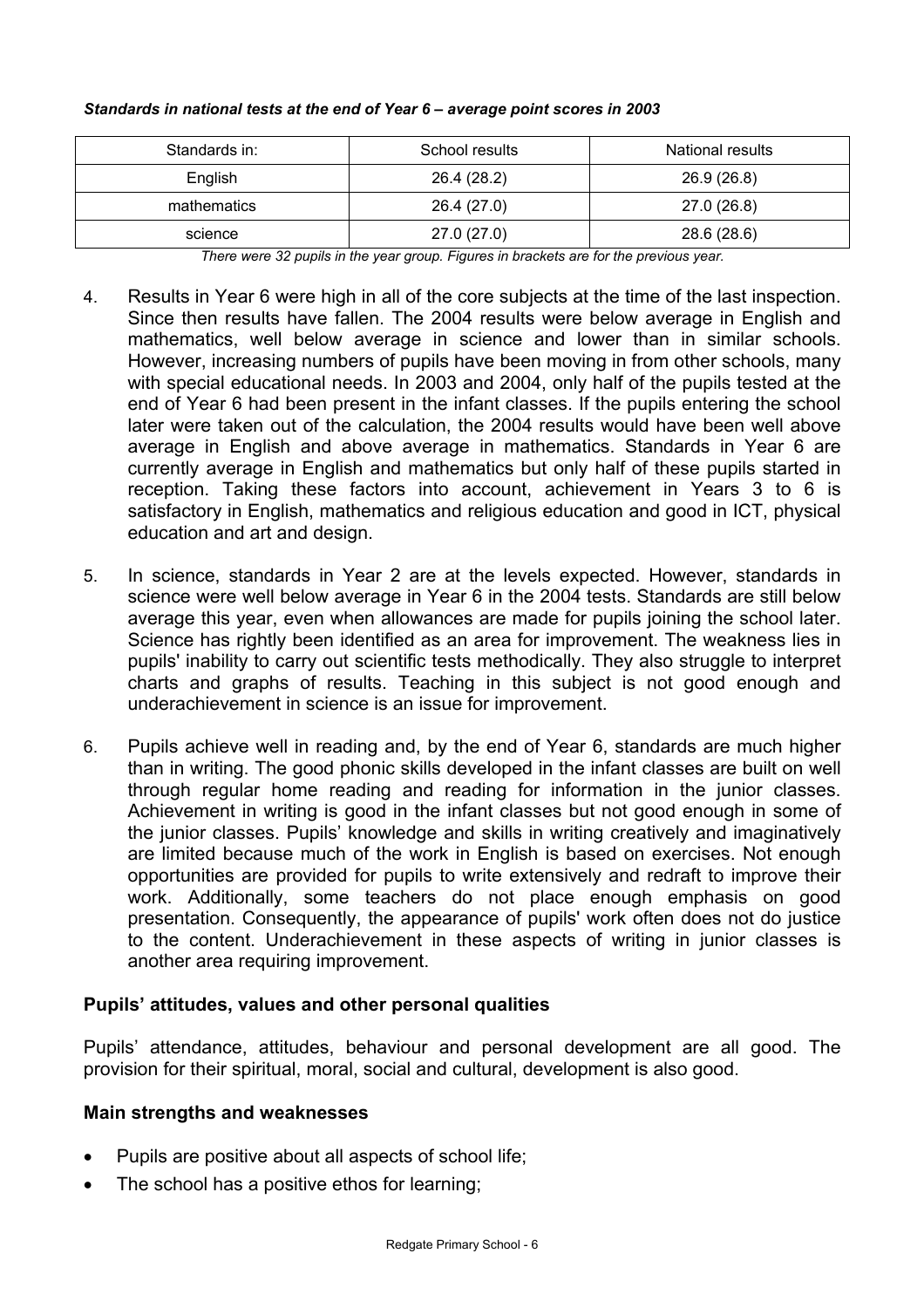- Pupils' spiritual growth and multicultural awareness receives attention but the school is rightly looking to strengthen these areas;
- Good attendance positively influences pupils' learning and their personal development.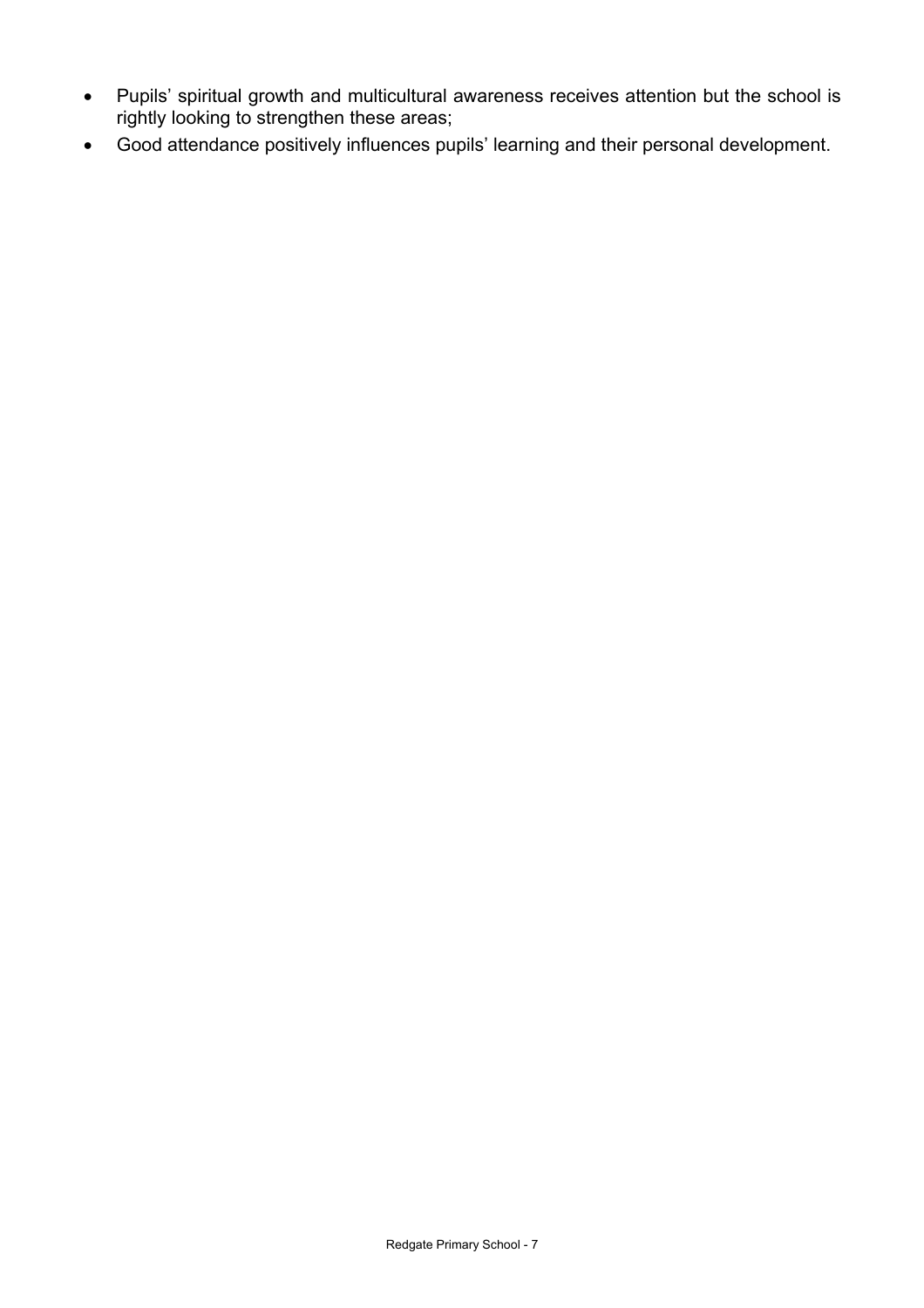# **Commentary**

- 7. Pupils like coming to school. They get on well with each other and with adults. In the vast majority of lessons they behave well and concentrate on their learning. When lessons are fun and interesting, pupils are highly motivated. For example, Year 2 pupils were intensely curious when they examined different ways that photography can be used to capture a particular moment in time. Playtimes and lunchtimes are relaxed and pupils socialise and play together well. Pupils' pride in their school is demonstrated clearly when they participate in concerts and productions.
- 8. The school successfully promotes pupils' social and personal development. This is an integral element of the school's ethos. In addition to timetabled personal and social education lessons, the extensive range of well attended out of school activities nurtures their talents and interests very well. The school's good partnership with the Behaviour Support Unit is making a significant contribution to the harmonious atmosphere in the Year 5 classroom, despite the wide range of pupils' emotional needs. Opportunities for pupils to take on responsibilities have improved since the last inspection. The adventure playground came from a suggestion from the school council and members feel pleased and proud that they initiated it. The 'ECO' group take their responsibilities seriously and their efforts to create an attractive environment can be seen in the garden areas.
- 9. Pupils' social and moral development is good. Their spiritual and cultural development is satisfactory, though opportunities are sometimes missed to encourage their spiritual awareness. Pupils' good knowledge of their own culture is evident in the colourful displays around the school. The school operates a policy to create racial harmony in the school and pupils show respect for other faiths and beliefs. Children in the reception class make a very positive start and many exceed the learning goals expected in their personal and social development.

## **Attendance**

#### *Attendance in the latest complete reporting year (%)*

| Authorised absence |     | Unauthorised absence |     |
|--------------------|-----|----------------------|-----|
| School data        | 5.4 | School data          |     |
| National data      | h   | National data        | J.4 |

*The table gives the percentage of half days (sessions) missed through absence for the latest complete reporting year.* 

- 10. There were no exclusions in the past school year.
- 11. Attendance has shown an improvement this year and is now higher than the national average. This is attributable to the pupils' enjoyment of school and to the parents' support in sending them to school regularly and on time. The computerised registration system is used well to identify any changing patterns of attendance.

## **QUALITY OF EDUCATION PROVIDED BY THE SCHOOL**

The quality of education provided is satisfactory. A good, rich and well planned curriculum is provided and pupils benefit from good levels of personal support. The curriculum provided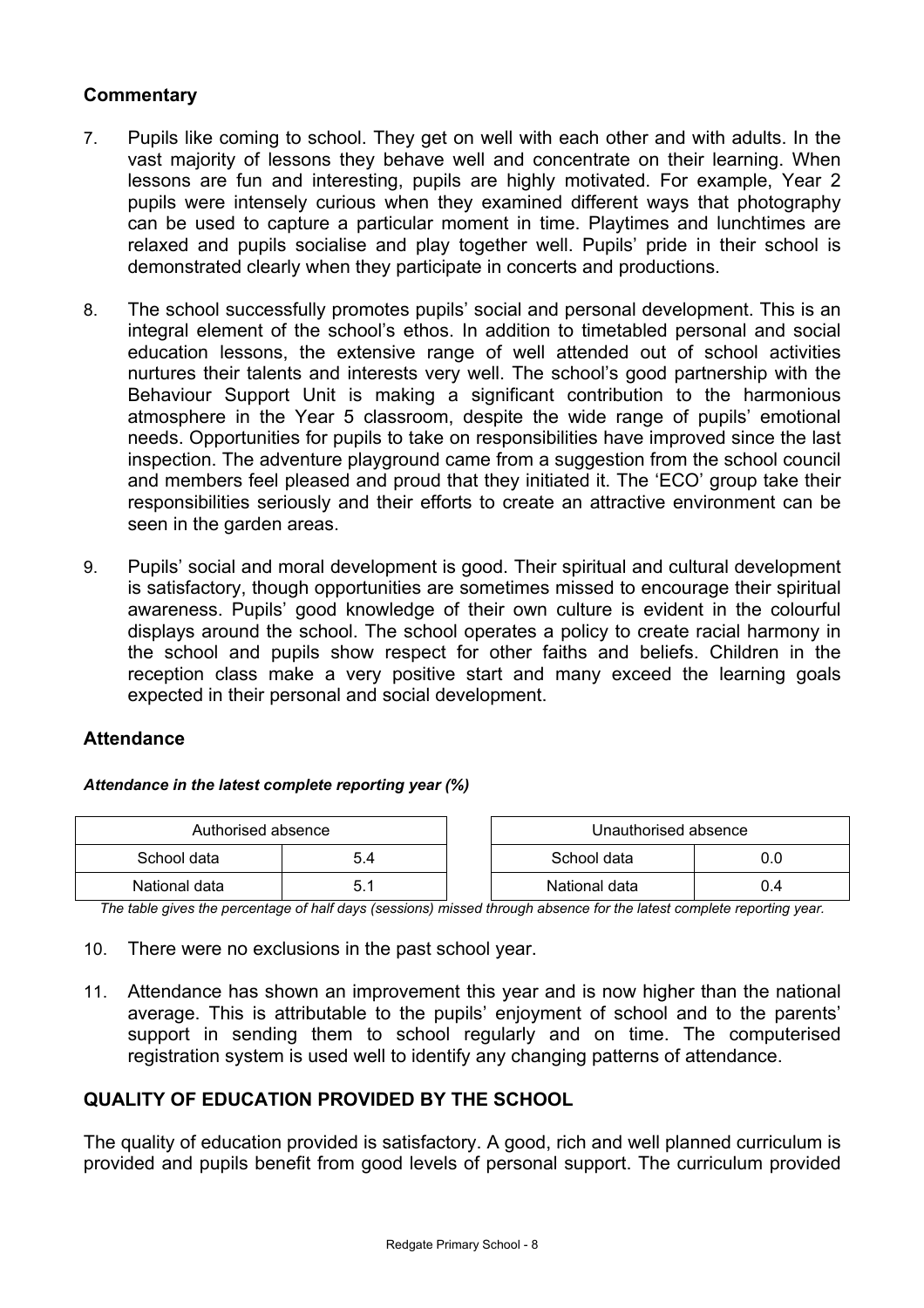has improved since the last inspection, although the quality of teaching is judged to be not quite as good.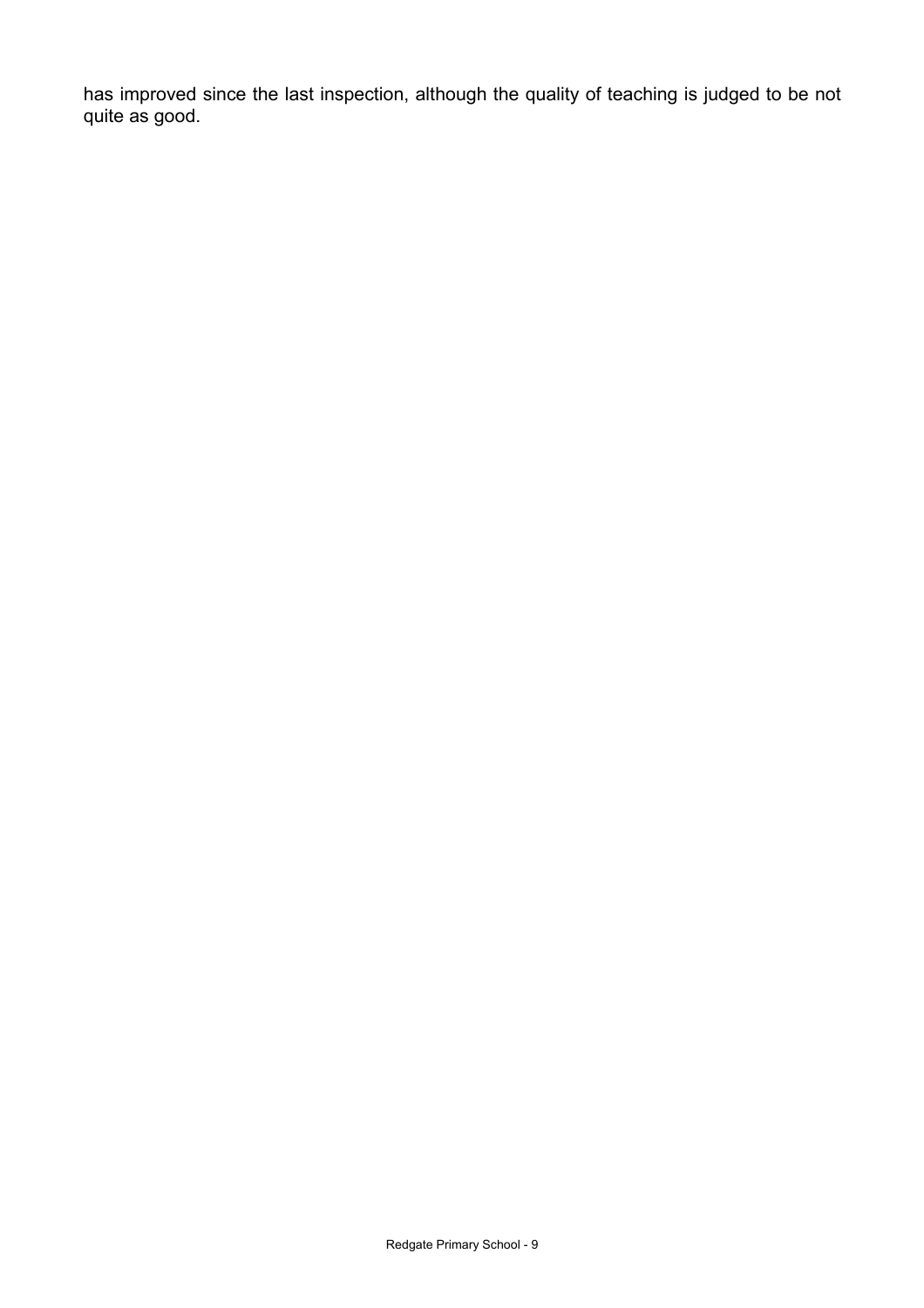# **Teaching and Learning**

The quality of teaching and the assessment of pupils' learning are satisfactory overall. There are good procedures for assessing pupils' learning; however, the information gathered is not used consistently in the planning of future activities. The teaching in lessons observed during the inspection was often good. However, the work in pupils' books suggests that teaching over the year is satisfactory in most classes but is consistently strong in the reception and in Years 2 and 5.

#### **Main strengths and weaknesses**

- Reception children benefit from very effective teaching;
- Good teaching in the infant classes and in Year 5 enables pupils to learn successfully;
- The teaching of pupils with special educational needs is good throughout the school:
- Good teaching of the whole class is sometimes weakened by the group activities provided;
- There are weaknesses in the teaching of science and writing in some junior classes.

## **Commentary**

- 12. Reception children benefit greatly from the wide range of stimulating activities provided. Their curiosity is fired, for example, by searching for tiny creatures in the wooded area near school and their interest is sustained by varying the imaginative approaches used. The skills of reading, writing and handling numbers are taught very effectively because children are guided to listen and observe carefully and encouraged to talk about what they hear and see. Children's learning is very accurately assessed and the information is used precisely to cater for their needs, including those with special educational needs and the more able ones. The strong emphasis on children finding out for themselves enables them to become purposeful and independent learners.
- 13. Teaching and learning are mainly good in the infant classes and in Year 5. In these classes, pupils are very well managed and the atmosphere for learning is always good. Pupils work busily with good concentration and take pride in the presentation of their work. Lessons are well organised, move along at a good pace and pupils have no time to drift. The inventive approaches used engage their interest. For example, in Year 1, the teacher made learning fun by hiding numbers on a 100 square and asking pupils to work out what the missing number could be. There are elements of very good teaching in Years 2 and 5, particularly in literacy. In Year 2, the teacher's high expectations and infectious enthusiasm subtly influences pupils' desire to learn. In Years 2 and 5, pupils' different learning needs are very well planned and catered for and the challenge for the more able ones inspires them to reach for higher levels.
- 14. Pupils with special educational needs are taught effectively by teachers and very capable classroom assistants. Staff go to considerable lengths to nurture their selfesteem and help them to overcome their difficulties. For example, in a particularly successful mathematics lesson in Year 4, by adapting the tasks and providing very good support, pupils with special educational needs learnt how to multiply numbers.
- 15. There is some good teaching in every class. The teaching of ICT, physical education and art and design is good throughout the school. During the inspection, every teacher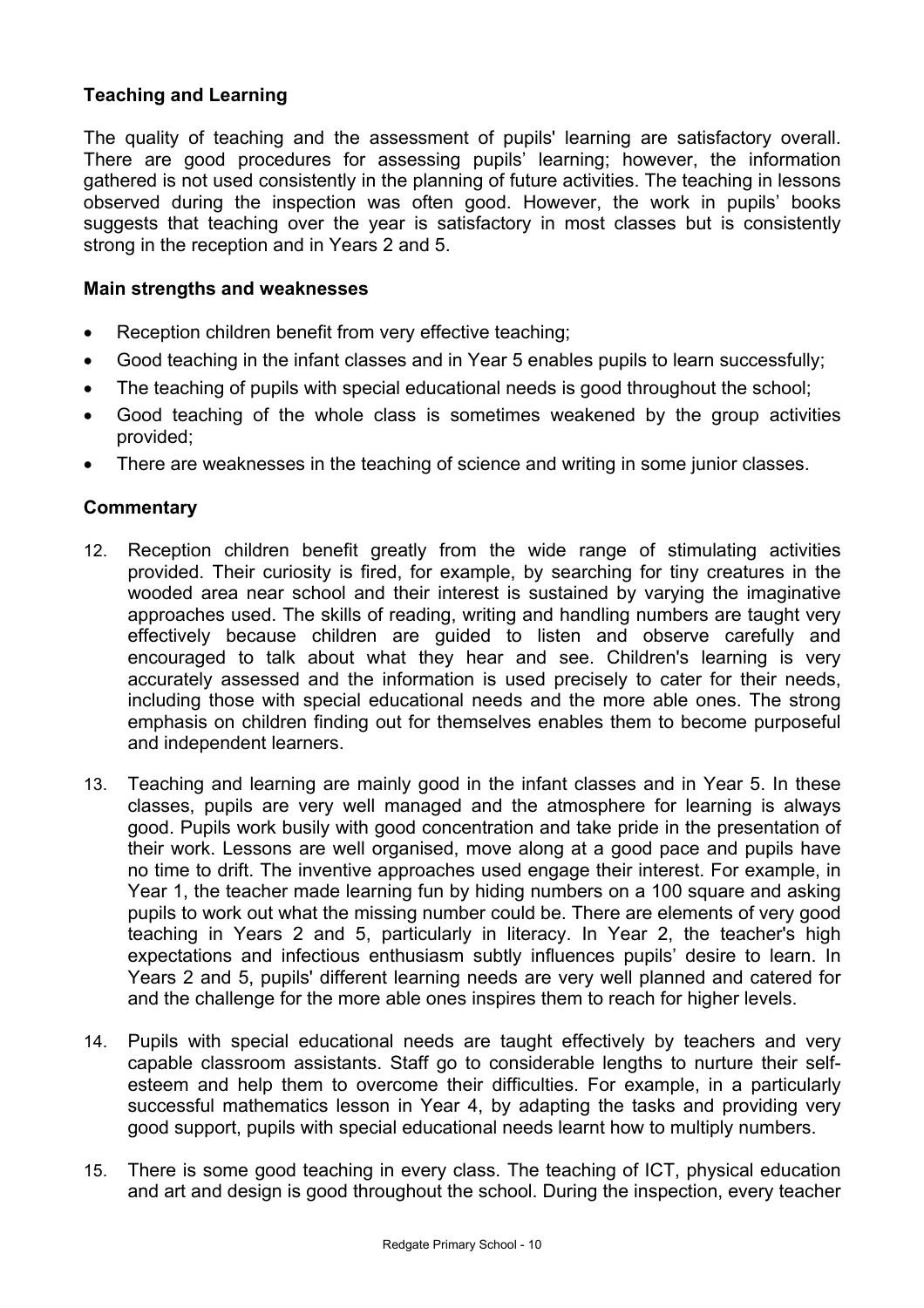produced at least two good lessons. There were no unsatisfactory lessons. When the whole class is taught together, teaching is often good. New ideas are explained well and pupils know what they are expected to learn. Demonstrations and instructions are clear and helpful and are brought to life in Years 4, 5 and 6 by good use of ICT to project images onto a large screen. Teachers use questioning well to make pupils think and to probe their understanding though, in some lessons, opportunities are missed to encourage pupils to exchange ideas and learn from one another. Later in the lessons, when pupils are given tasks to reinforce their learning, some inconsistencies arise that hamper their progress. Some teachers are more adept than others in providing activities that match pupils' different learning needs. This was done well during the inspection but the work in pupils' books shows that they are sometimes given the same task to complete, irrespective of their different learning needs. When this happens their learning slows because the more able pupils are not challenged enough and less able pupils find the work too difficult.

16. Teaching in science is weak partly because the more able pupils are not sufficiently challenged but largely because teachers lack expertise in investigational science. In writing, insufficient attention is given to helping pupils to extend and improve their written work and present it neatly and carefully. The marking of pupils' work is not consistent. In Year 5, marking is particularly constructive and the teacher's high expectations are reflected in the presentation, accuracy and the amount of work completed. In contrast, pupils' work is sometimes simply ticked or crossed and no written feedback is provided. These inconsistencies have arisen partly because most of the junior teachers have only joined the school this year. Senior staff know that there is work to do to remove inconsistencies.

#### *Summary of teaching observed during the inspection in 34 lessons*

| Excellent | Very good       | Good       | Satisfactory | Unsatisfactory | Poor | Very Poor |
|-----------|-----------------|------------|--------------|----------------|------|-----------|
| 0 (0)     | 7 (21)<br>1 Z 1 | (41)<br>14 | 13 (38)      |                |      |           |

*The table gives the number of lessons observed in each of the seven categories used to make judgements about lessons; figures in brackets show percentages.* 

## **The curriculum**

The school provides a good curriculum. Pupils' learning and personal development are significantly enhanced through the very good range of out of school activities provided. Accommodation and resources are good overall.

#### **Main strengths and weaknesses**

- The school offers a rich, diverse and stimulating variety of activities for all pupils;
- The quality of display throughout the school reflects the value placed on pupils' work;
- Pupils with special educational needs are well catered for;
- Opportunities to investigate are increasing but there is still more to do in science.

#### **Commentary**

17. The curriculum is enhanced through a very good range of extra-curricular activities in sports, the arts and other diverse areas, such as French and gardening. In the Book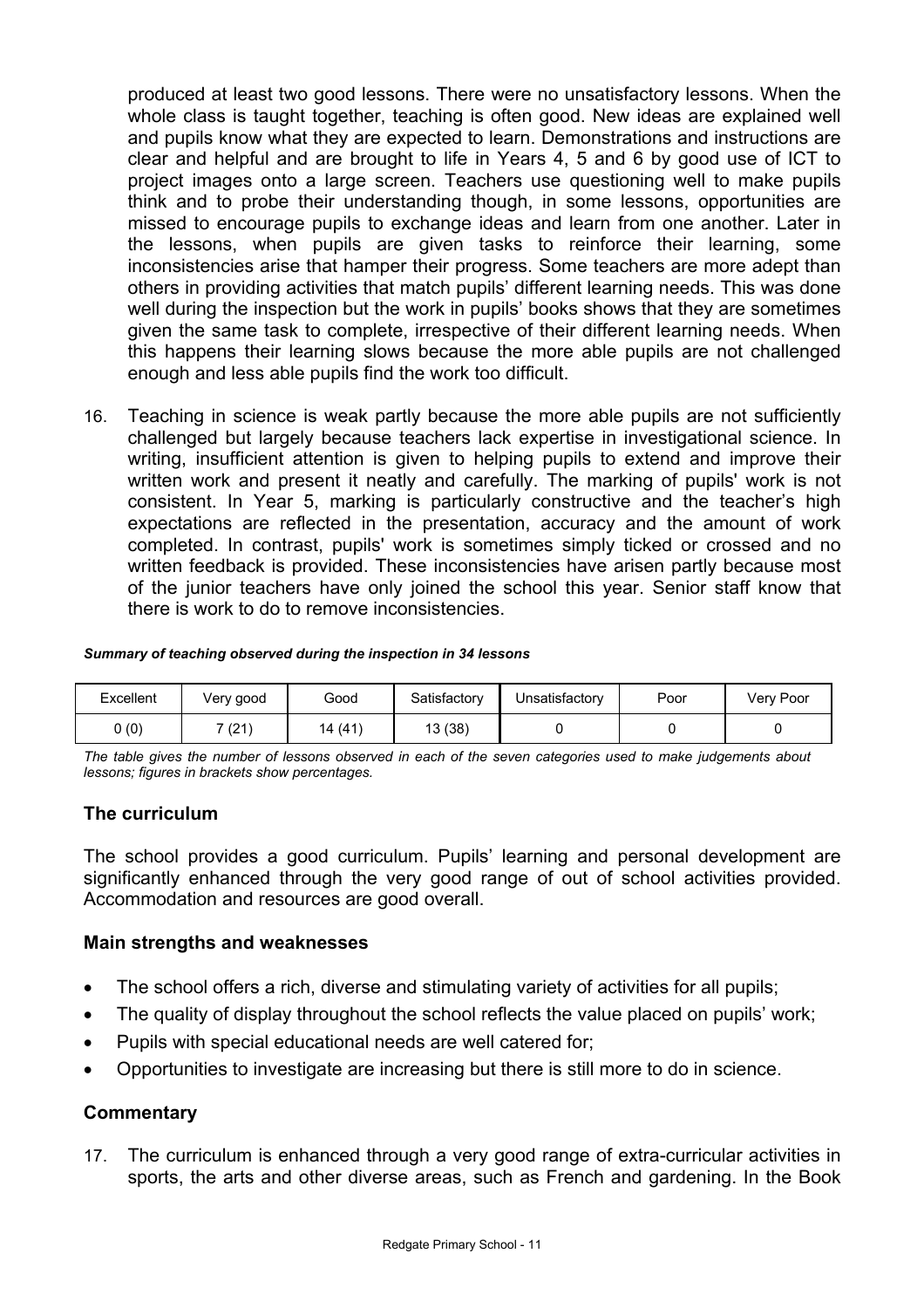Club, Year 2 pupils are paired with Year 6 partners for weekly practice. The quality of dance, in preparation for a public performance, reflects the school's high level of commitment to physical education and the Arts. Pupils' achievements are highly valued and displayed effectively around the school. Pupils' talents are nurtured well and this makes a valuable contribution to their good personal development. The rich curriculum and stimulating activities provided in the Foundation Stage enable young children to make a very good start.

- 18. Good provision is made for pupils with special educational needs. Very effective systems have been established to identify their individual needs and every effort is made to guide them towards achieving their personal goals. These pupils are happy and confident learners, despite, in some cases, having only recently joined the school. Effective support is also provided for gifted and talented pupils. In some instances, as in Year 1, individual tuition is provided to enable them to work at higher levels. Staff provide high levels of support and deal sympathetically and successfully with the diverse range of additional needs throughout the school. This is true of the very small number of pupils with English as an additional language, of the children in public care and of those from travelling backgrounds. Such commitment to welcoming and valuing pupils and including them in the life of the school, irrespective of their personal needs, is a strength of the school.
- 19. Since the last inspection, a wider range of activities and approaches to learning has been introduced. For example in mathematics, pupils are increasingly investigating numbers and learning to apply their skills in problem solving situations. Although more practical experiences have been introduced in science, teaching pupils to think logically and to work methodically has not been a strong point. Consequently, their understanding of how to interpret evidence is underdeveloped and standards in science have fallen because the school has not kept up with these changing requirements. However, the provision for ICT has improved significantly and pupils are now achieving well in acquiring skills and using them to research for information in other subjects. The religious education curriculum has also improved, although not to the same degree. Further improvements, such as visiting places of worship of different faiths, are planned.
- 20. Increasing numbers of pupils enter school midway through their primary education. Initial assessments made by class teachers enable those with special educational needs, English as an additional language or from travelling backgrounds to settle in successfully.
- 21. Accommodation is good and includes extensive outdoor grounds. The woodland and garden areas provide a very good environment for science investigations. Reception children enjoyed their hunt for 'minibeasts' although the creatures unfortunately refused to come out of hiding! Classrooms are spacious and there is a satisfactory range of resources overall. The school is fortunate in having caring teachers and a group of well trained support staff who make a vital contribution to pupils' learning and their personal development.

## **Care, guidance and support**

Pupils' care, welfare and health and safety are good. The provision of support, advice and guidance is satisfactory. The way that pupils' views are gathered and acted upon is good.

## **Main strengths and weaknesses**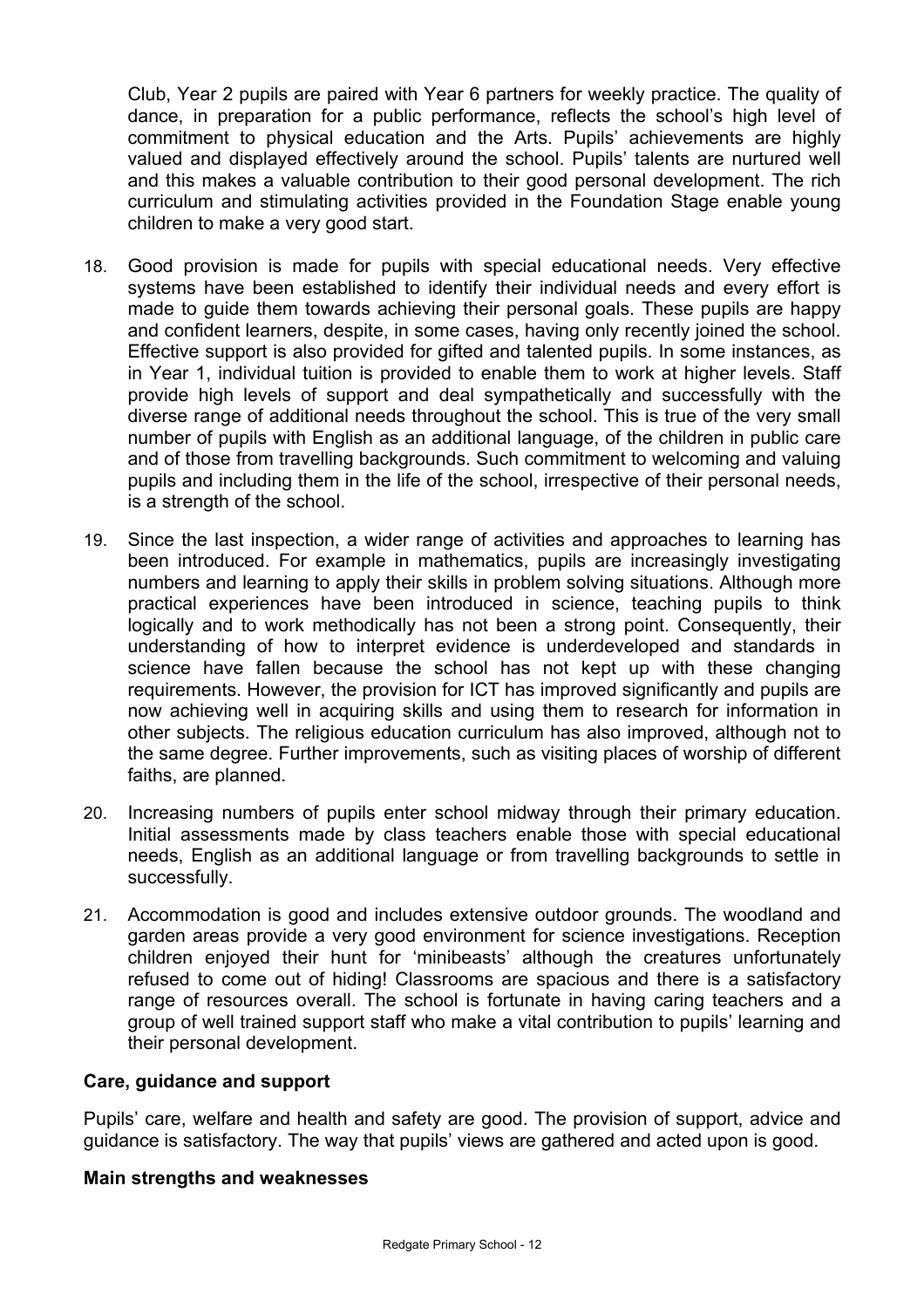- Good relationships in school create an atmosphere of trust;
- Pupils respond well to encouragement to play a key part in school life;
- Child protection, first aid and health and safety arrangements are good.

## **Commentary**

- 22. Pupils develop trusting relationships with adults in school and know that their ideas and concerns will be handled sensitively. As a result, they gain in confidence and understand that making mistakes is a natural part of learning. In lessons, most pupils are keen to answer questions and join in discussions. They are eager to volunteer to carry out tasks and willing to take on responsibilities. Their self-esteem and selfreliance are strengthened by school trips and residential visits.
- 23. Pupils know their views matter and feel confident to express them both through their various roles on the school council, on the 'ECO' committee and through class discussions. A strong feature of a games lesson for pupils in Year 6 was the willingness of pupils to assess the performance of others and contribute ideas on how to improve it. The guidance and support provided for pupils is increasing. For example, progress ladders on the classroom walls now show pupils what they need to do to improve their writing. Good support is given to those pupils with special educational needs and parents agree that, as a result of this, their children make good progress. However, the marking of pupils' work is much more constructive in some classes than others.
- 24. Pupils' care and welfare have a high priority. Child protection procedures are good and staff are made aware of their responsibilities. There are sufficient adults to administer first aid and teachers are well aware of pupils' diverse medical needs. Teachers and support staff respond very sensitively to vulnerable children and succeed in making them feel safe and secure. Parents are confident that their children are well cared for. Health and safety and risk assessments are regularly conducted and any issues are discussed during meetings between governors and staff.
- 25. The induction arrangements for new entrants to the school are very good and there are good arrangements for pupils who enter school after reception. Year 6 pupils who joined the school in Years 3 and 4 confirmed that they were invited to an induction day and a friend or group of friends supported them well during their early days in school.

## **Partnership with parents, other schools and the community**

Very good links with parents and the community make a significant impact on pupils' learning and personal development. Links with other schools and colleges are good.

## **Main strengths and weaknesses**

- Parents have a very positive view of the school;
- The school provides parents with a good range of information;
- Through the rich community links, pupils' experiences are broadened considerably.

## **Commentary**

26. The returned questionnaires show that parents find the headteacher and staff easy to approach. Parents have every confidence that their children are very well looked after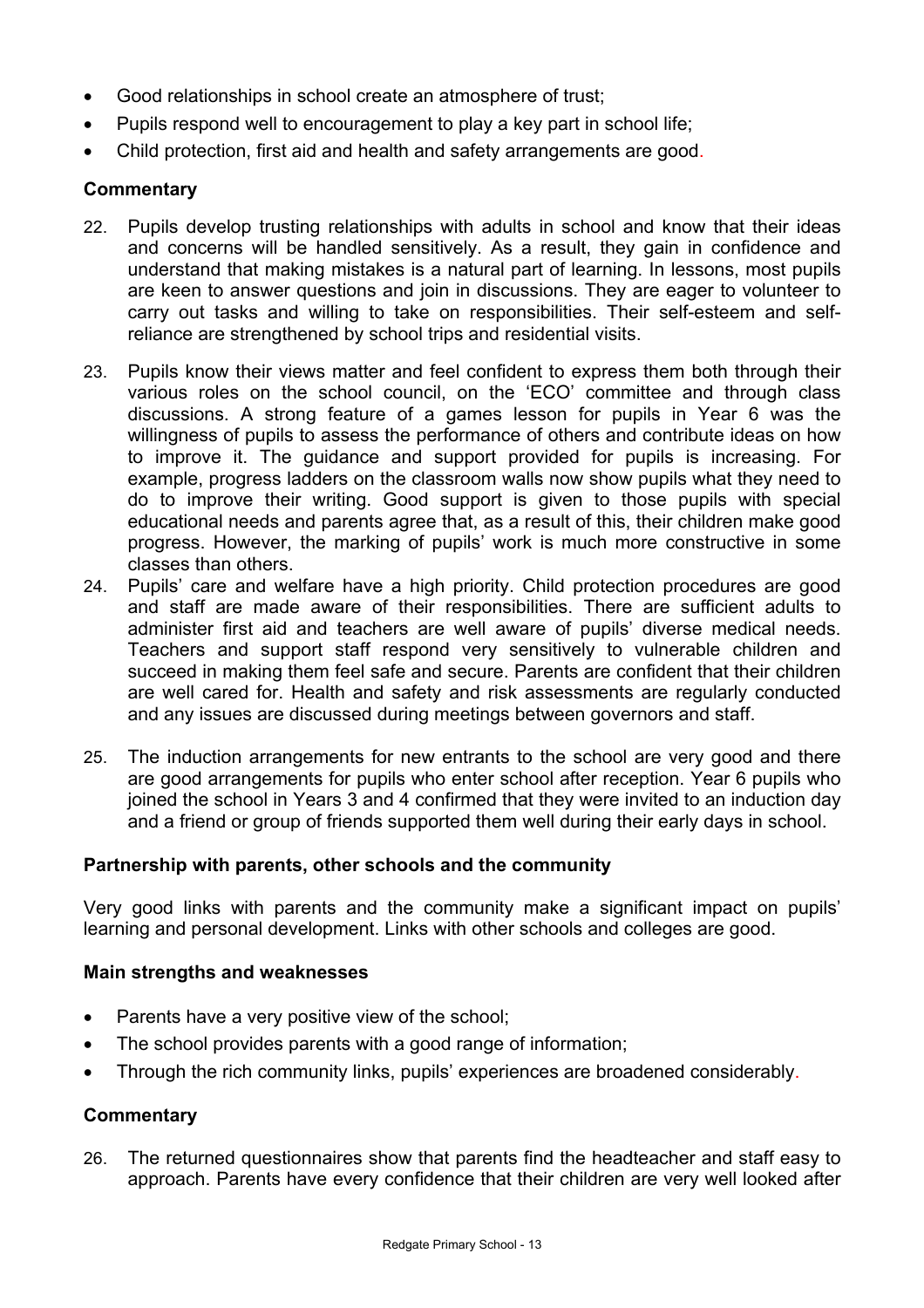in school and any concerns they might have are promptly acted upon. A very good partnership has been established between home and school. The school welcomes the plentiful support that parents provide and in return, offers ICT courses, a preschool unit and out of school childcare. Some parents, grandparents and governors help in classrooms, for example, with design and technology projects. The Parent Teacher Association plays an important role in the school and the community by arranging well supported social and fund raising events.

- 27. Parents are consulted through annual questionnaires and their views are taken seriously. In response to parents' requests for more regular information on their children's progress, the school introduced interim reports in the autumn and spring terms. Parents value the termly curriculum updates, which explain what their children will be learning about. Whilst the school prospectus and the annual report of the governing body are friendly and welcoming, they do not contain specific information about attendance. The annual report to parents on children's progress is very detailed in English, mathematics and science but less so in other subjects, which is unfortunate, since the school offers many interesting activities in these areas. A very helpful school website provides information on the school's ethos and activities.
- 28. The school has forged very good links with its community. There is extensive use of the school premises by community groups, including a youth club for pupils attending the school. The school benefits greatly from sharing the premises with the local education authority music and advisory centres by testing out new ideas and materials. Very close ties with the flourishing pre-school ensure that children are very well prepared for starting school. Strong links with a childcare organisation ensure that the care of children extends well beyond the school day. Pupils participate enthusiastically in musical and dance performances for the community. Visits and residential experiences make pupils well aware of their responsibilities of being good citizens.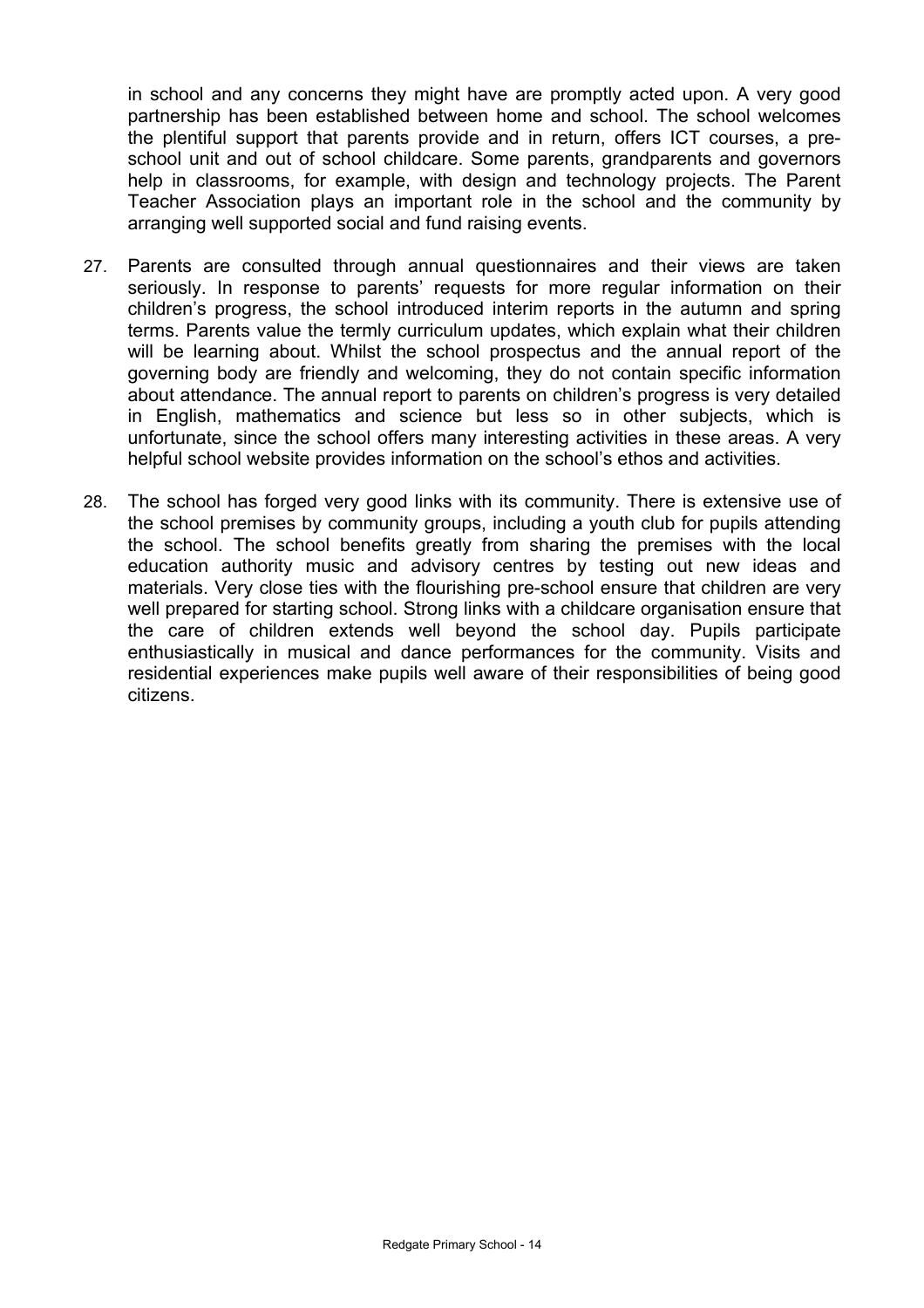29. The links with other schools and colleges are good and enhance pupils' learning. For example, there are good sporting links with the main receiving high school as well as Spanish lessons for Year 6 pupils. Pupils enter maths challenges with other schools. Good practice is shared between the cluster group of schools for the benefit of the children. Science was brought to life through a project with a visitor from Liverpool University. Students are regularly welcomed into school.

# **LEADERSHIP AND MANAGEMENT**

Leadership and management, including the contribution made by the headteacher, key staff and governors, are satisfactory.

## **Main strengths and weaknesses**

- Teamwork and communications between staff and the governors are good;
- Governors provide clear and decisive guidance in resolving financial matters;
- Although strengthening, the process of self-evaluation leading to improvements has not been sufficiently rigorous in the past.

## **Commentary**

- 30. The leadership and management of the headteacher are satisfactory. Governors, parents and staff appreciate the positive climate for learning that has been established. The headteacher has quietly, but effectively, developed the breadth and richness of activities that benefit pupils throughout the school. There is a strong emphasis on inclusion. The school has deservedly gained a good reputation for integrating pupils whom other schools have been unable to accommodate easily. The headteacher is continuing to devolve responsibilities, creating a management team and giving staff and governors greater 'ownership' of aspects of the school's work. However, until recently, checking the quality of the work of the school has not been rigorous enough in ironing out the inconsistencies.
- 31. The leadership and management provided by key staff are satisfactory. The senior team, established this school year, has introduced a new tier of management to the school. This is already proving beneficial. Having representatives of the Foundation Stage, the infant and the junior classes, it broadens the range of experience in the decision making process. It also offers wider opportunities to develop a more rigorous monitoring system across the school, something the school has lacked. The leadership of the Foundation Stage is very good and of the infant classes, it is good. Leadership is also good in physical education. However, in science, the leadership has not been sufficiently rigorous to improve pupils' investigational skills. All subject leaders have now been provided with opportunities to be released from their classroom responsibilities to study the quality of provision in their subjects. Although this initiative is very appropriate for the needs of the school, it is too early yet to judge its impact. However, recent moves to strengthen the influence of leadership are placing the school in a stronger position to move forward.
- 32. The governance of the school is satisfactory and all statutory requirements are met. Governors bring their professionalism to bear and provide very effective financial management. They act as 'critical friends' by asking challenging questions, to which the headteacher responds. They are proud of their school's achievements and are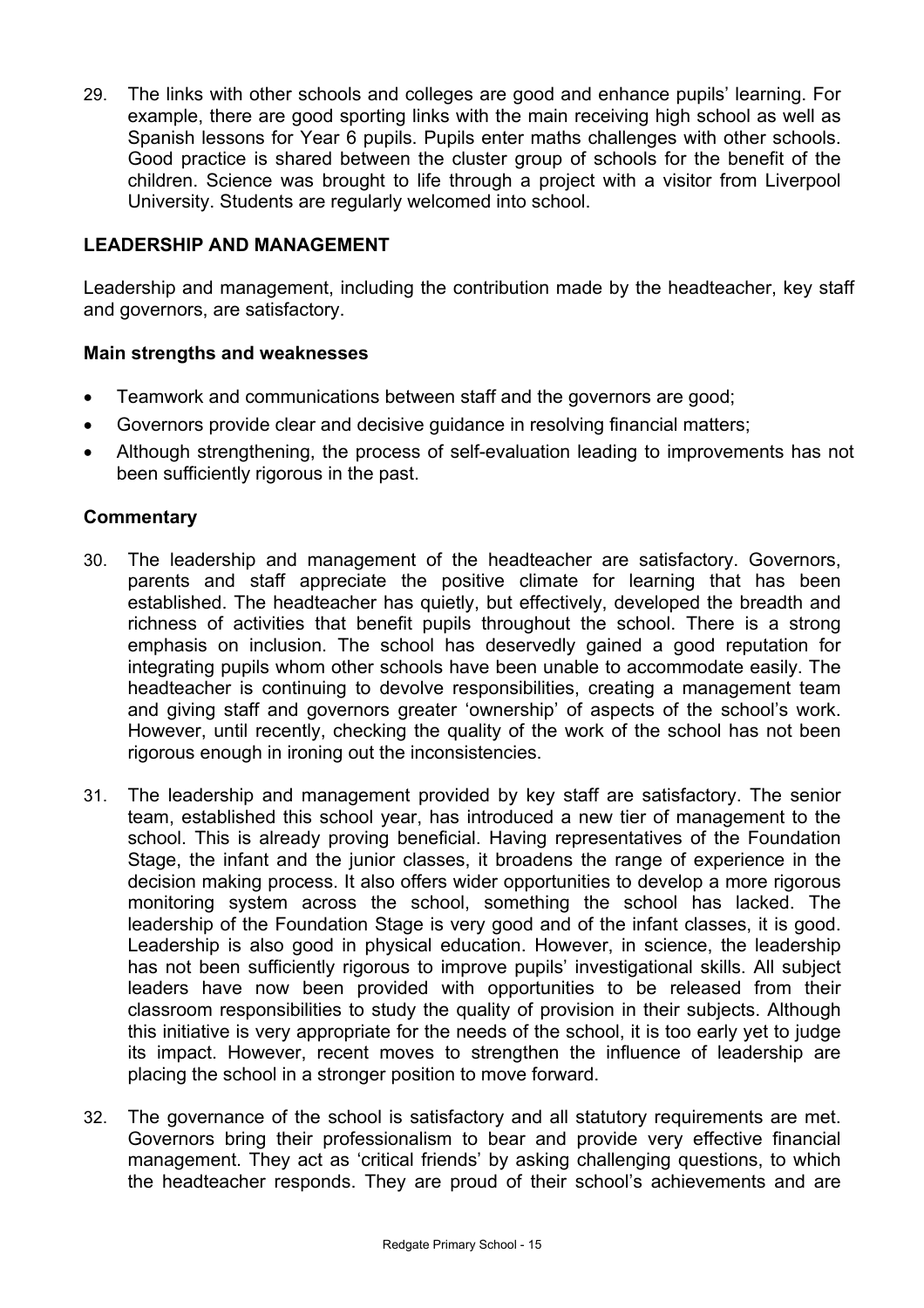good ambassadors in its promotion. However, although governors are well aware of the weaknesses in science, they are less aware of other weaknesses, for example in pupils' written work. Governors are beginning to acquire a clearer understanding of the work by linking individual governors with subject leaders. This is also allowing them to evaluate the impact of their spending decisions.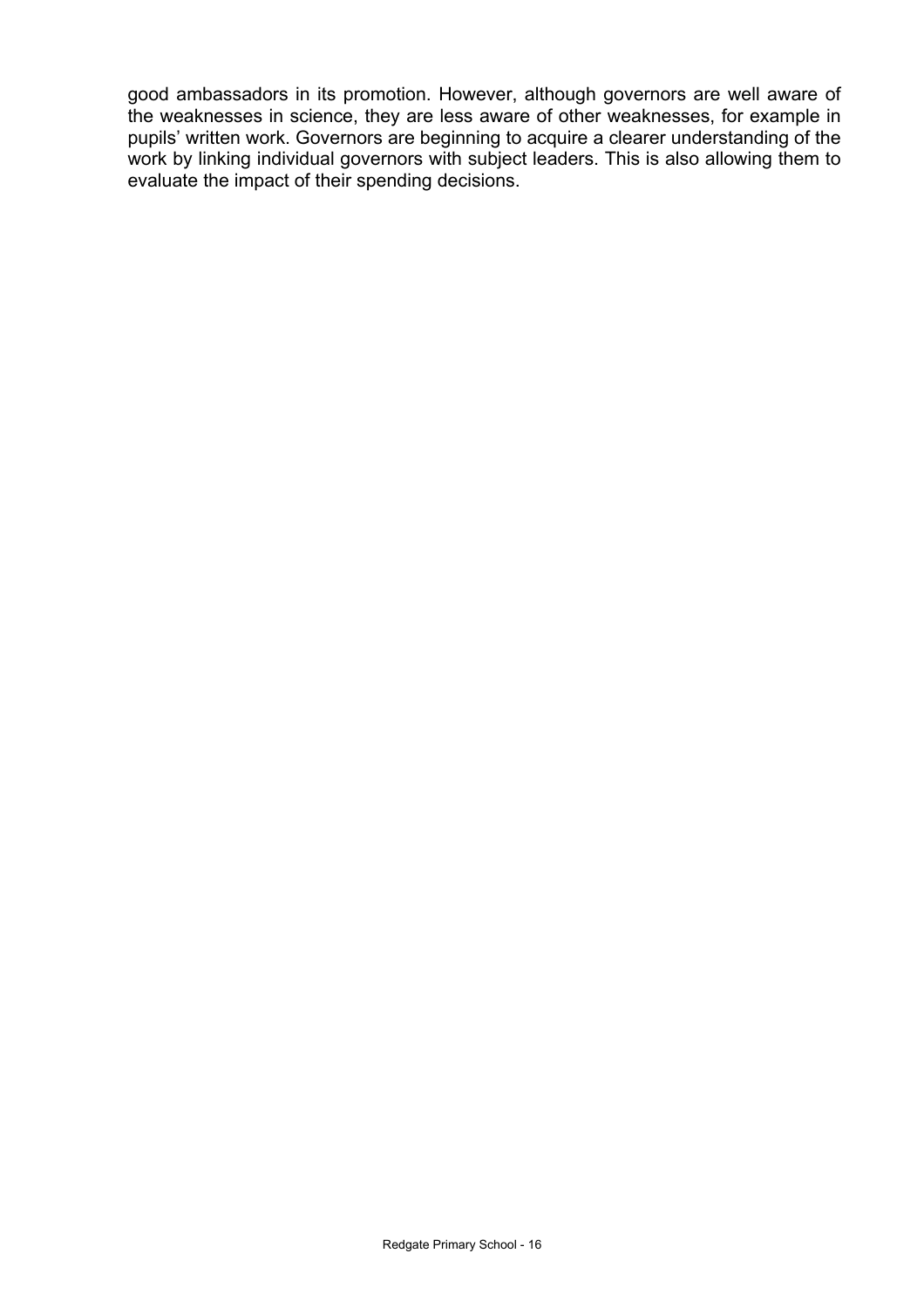## **Financial information**

#### *Financial information for the year April 2004 to March 2005*

| Income and expenditure $(E)$ | Balances $(E)$ |                                  |
|------------------------------|----------------|----------------------------------|
| Total income                 | 543,121        | Balance from previous year       |
| Total expenditure            | 465,753        | Balance carried forward to the r |
| Expenditure per pupil        | 3.147          |                                  |

| Income and expenditure $(E)$ |         | Balances (£)                        |        |
|------------------------------|---------|-------------------------------------|--------|
| Total income                 | 543.121 | Balance from previous year          | 84.011 |
| Total expenditure            | 465.753 | Balance carried forward to the next | 80.668 |

33. The unspent sum of £80,668, at first glance, looks too high. However, governors have been very astute about planning for the future. They have anticipated the fall in pupil numbers and saved resources now to cushion the effects on the school over the next few years. The budget surplus is already £20,000 less and there will not be a surplus at all in three years time.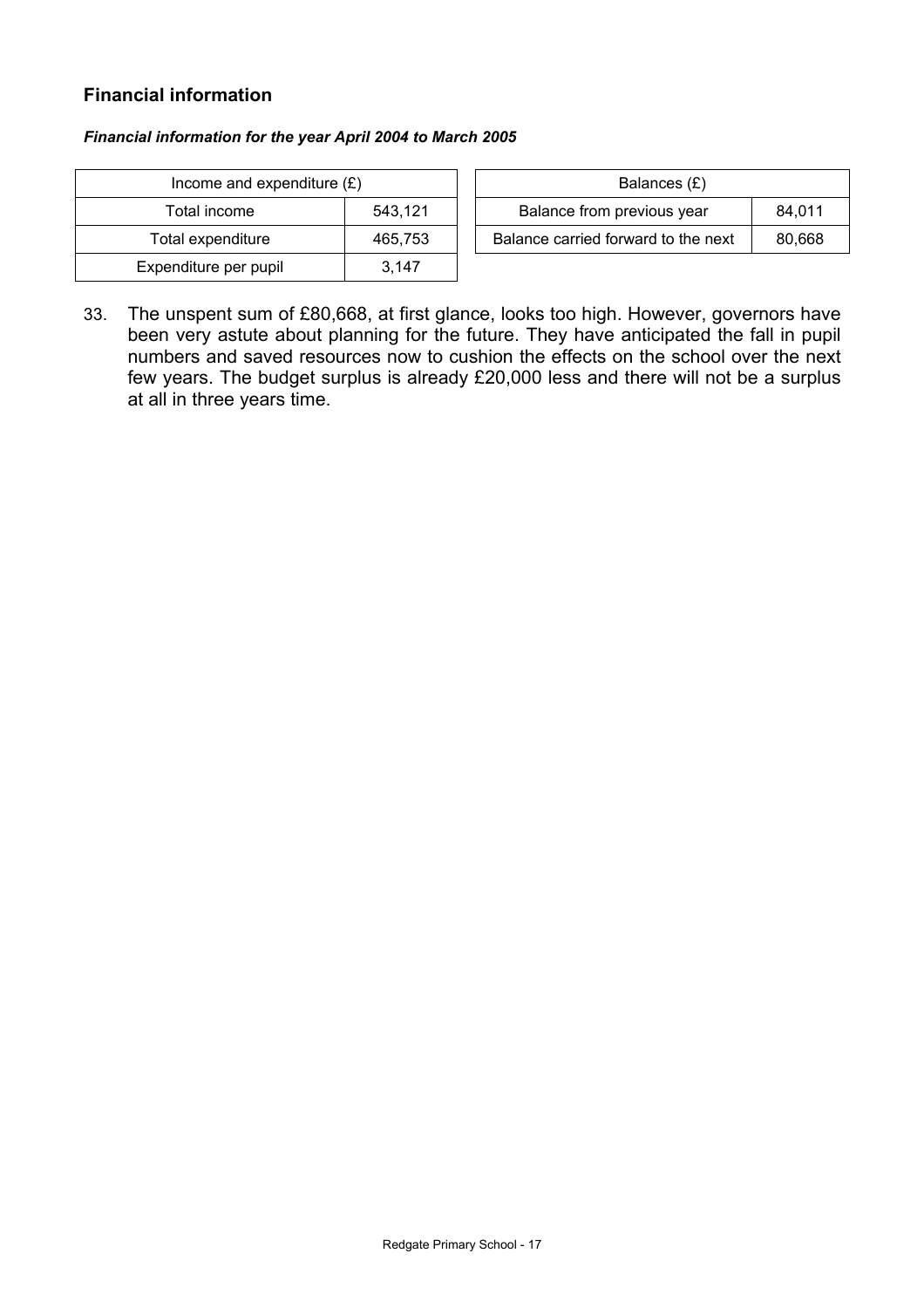# **PART C: THE QUALITY OF EDUCATION IN AREAS OF LEARNING AND SUBJECTS**

#### **AREAS OF LEARNING IN THE FOUNDATION STAGE**

Provision in the Foundation Stage is **very good.**

34. The 13 children in the Foundation Stage all entered the reception class at the beginning of the school year. Children's attainment on entry to the school is typical for their age. As a result of very good planning and teaching, almost all children achieve the goals expected in all areas of learning and in many instances exceed them by the end of the reception year. Children's learning is very accurately assessed. The information gathered is used very effectively to plan the next steps for learning. Reception staff place a high value on children learning through exploration and play. Very good leadership and management of the Foundation Stage harnesses the skills and talents of staff well and focuses them in a concerted effort to provide the best opportunities for children.

## **PERSONAL, SOCIAL AND EMOTIONAL DEVELOPMENT**

Provision in personal, social and emotional development is **very good.**

#### **Main strengths and weaknesses**

- Very good relationships help children to grow in confidence;
- Children respond very well to encouragement to work independently.

#### **Commentary**

35. Very good teaching enables children to achieve very well in this area of learning. Children are encouraged to choose activities, organise themselves and take some responsibility for their own learning. As a result, they co-operate well with each other and share resources. For example, while looking for mini beasts, children recognised the need to be responsible for the environment and care for living things. Adults set a good example of how they expect children to conduct themselves and quickly recognise, praise and reward the children when they get it right. Consequently, children behave sensibly and show consideration towards each other and their surroundings. The high level of support provided for children with special educational needs ensures that they are also able to make very good progress.

## **COMMUNICATION, LANGUAGE AND LITERACY**

Provision in communication, language and literacy is **very good.**

#### **Main strengths and weaknesses**

- Key skills of speaking, reading and writing are taught very well;
- The strong partnership with parents enhances children's learning.

## **Commentary**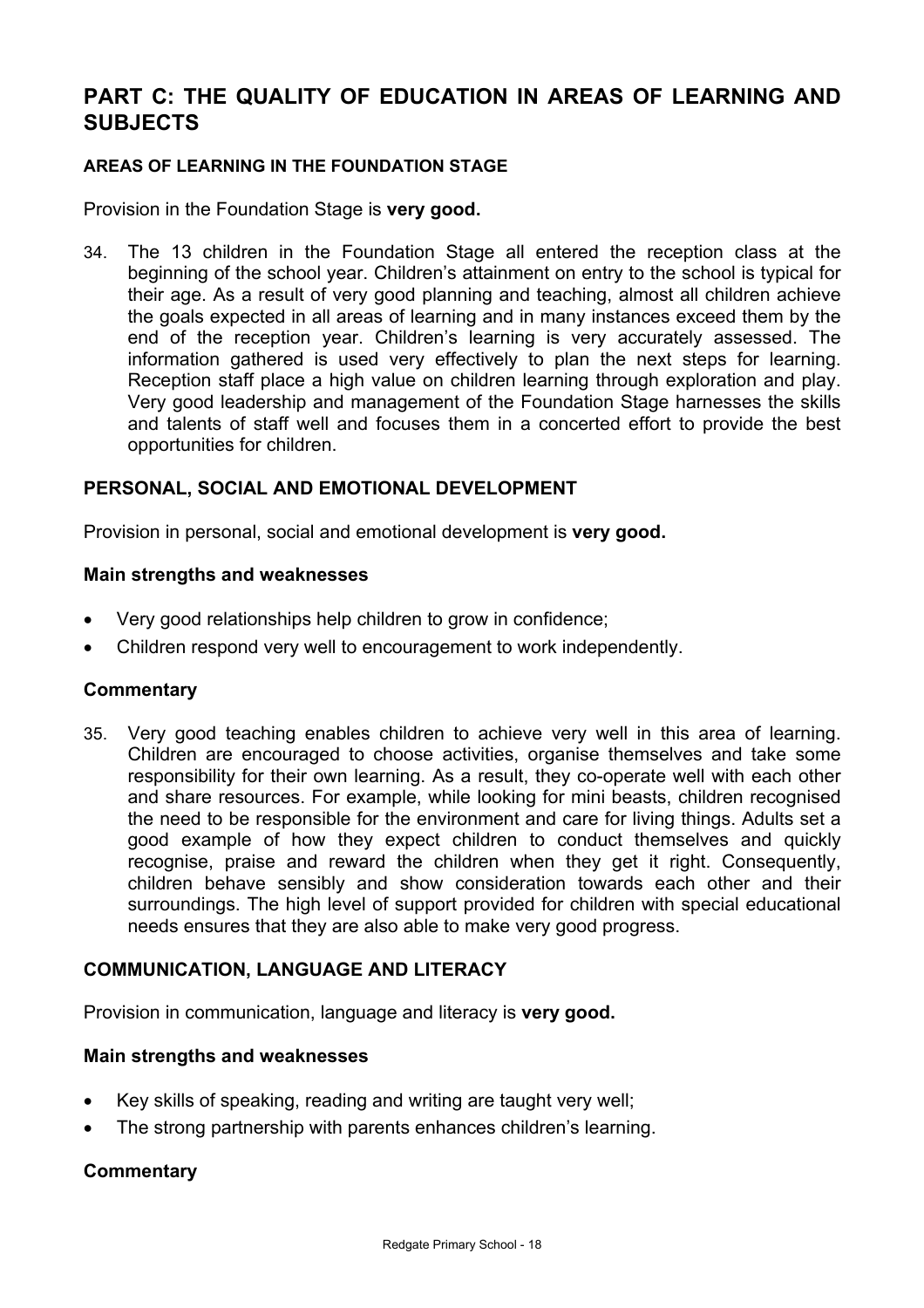36. Teaching is very effective in all areas of literacy. Children achieve very well and most of them have already reached the learning goals expected. Consequently, the teacher has raised the levels of challenge by introducing elements of the Year 1 literacy curriculum. This is preparing children very well for their transfer into the infant classes in a few weeks time. Particularly effective use is made of ICT to teach reading and writing skills. Children can see what happens when different letters are put together and most of them are able to read and write simple words correctly, such as 'hat' and 'can'. They are also beginning to recognise and use full stops and capital letters in their writing, which is beyond the level expected for their age. By informing parents of their children's targets for reading and writing, a very effective home/school partnership is emerging which is boosting children's learning. An imaginatively designed role play area, in the form of a rescue boat, enhances children's speaking and listening skills significantly.

# **MATHEMATICAL DEVELOPMENT**

Provision in mathematical development is **very good.** 

## **Main strengths and weaknesses**

- High expectations and stimulating methods are strong features of the teaching;
- Children's different levels of understanding are very well catered for.

## **Commentary**

37. Teaching and learning in this area are very good. The class teacher and nursery assistant are equally effective in helping children to understand numbers to 100 and how to count in twos and tens. The methods and approaches used, such as number boards and ICT projections, appeal to children and stimulate them to think. Learning is often presented in the form of a game, which children greatly enjoy. The key to success in this area is the way different activities are provided to cater for children's particular stages of understanding. For example, more able pupils add numbers mentally and then record them, while pupils with special educational needs concentrate on improving their counting skills. Colourful displays, including a lighthouse with mathematical questions such as '3 more than 2 is', make an important contribution to children's learning. Children achieve very well. The majority have reached, and some exceeded, the goals expected.

# **KNOWLEDGE AND UNDERSTANDING OF THE WORLD**

Provision in knowledge and understanding of the world is **very good.** 

## **Main strengths and weaknesses**

- Children have very good opportunities to learn by exploring and finding out for themselves;
- Children's skills in ICT are developing particularly well.

# **Commentary**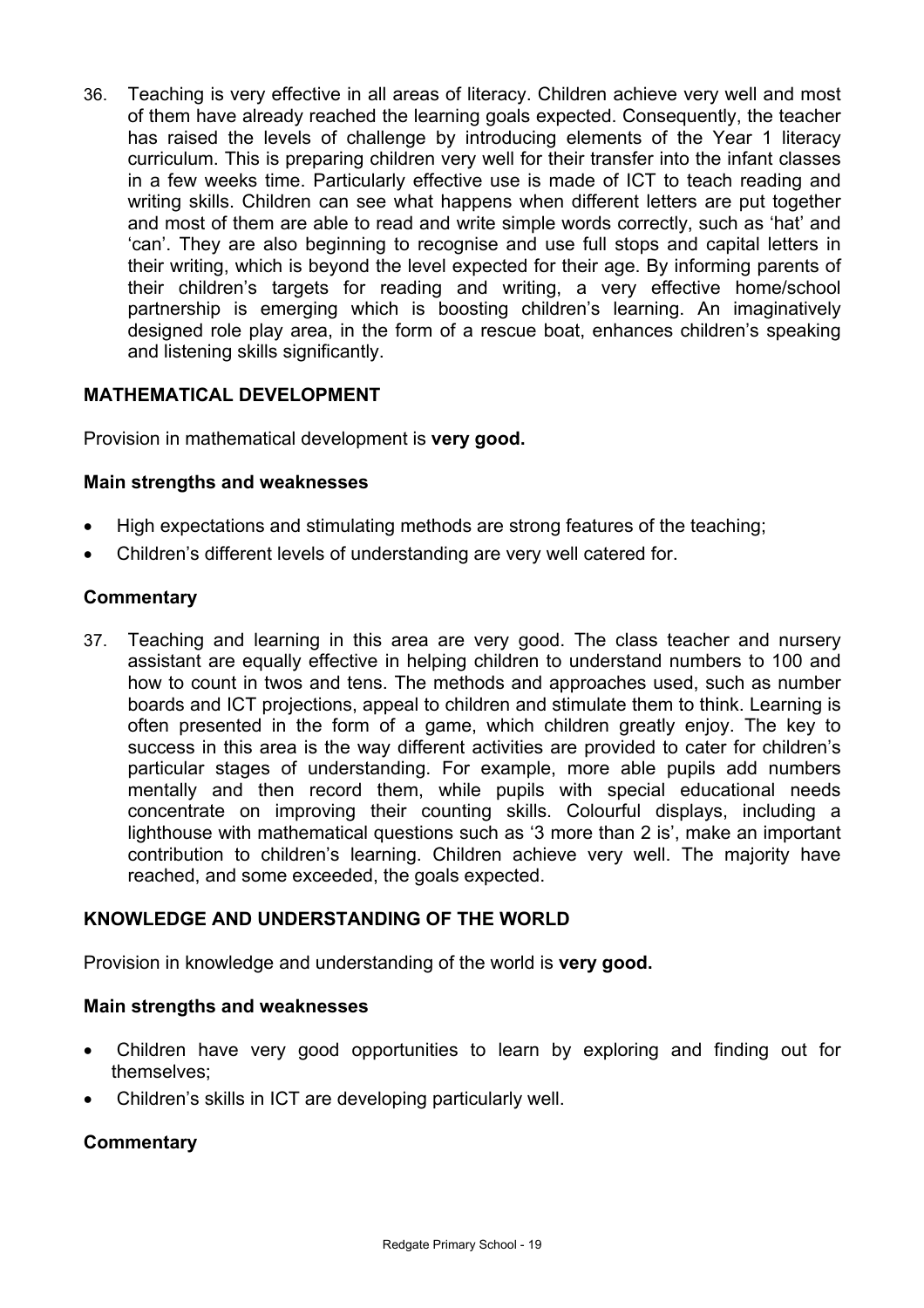38. Very strong teaching helps children to achieve very well in this area of learning and their knowledge and understanding of the world is very good. The purposeful activities provided, in school and outside, stimulate children's curiosity and their desire to learn. For example, in searching for 'minibeasts' in the school's woodland area, children learn to respect living things and use tools safely. Their knowledge of computers is developing rapidly. They know how to alter the images on the large computer screen and use the mouse and keyboard skilfully, for example to sequence letters and numbers correctly. Practical activities are skilfully woven into other areas of learning. For example, in making cards and gifts, children gain insights into different faiths and celebrations.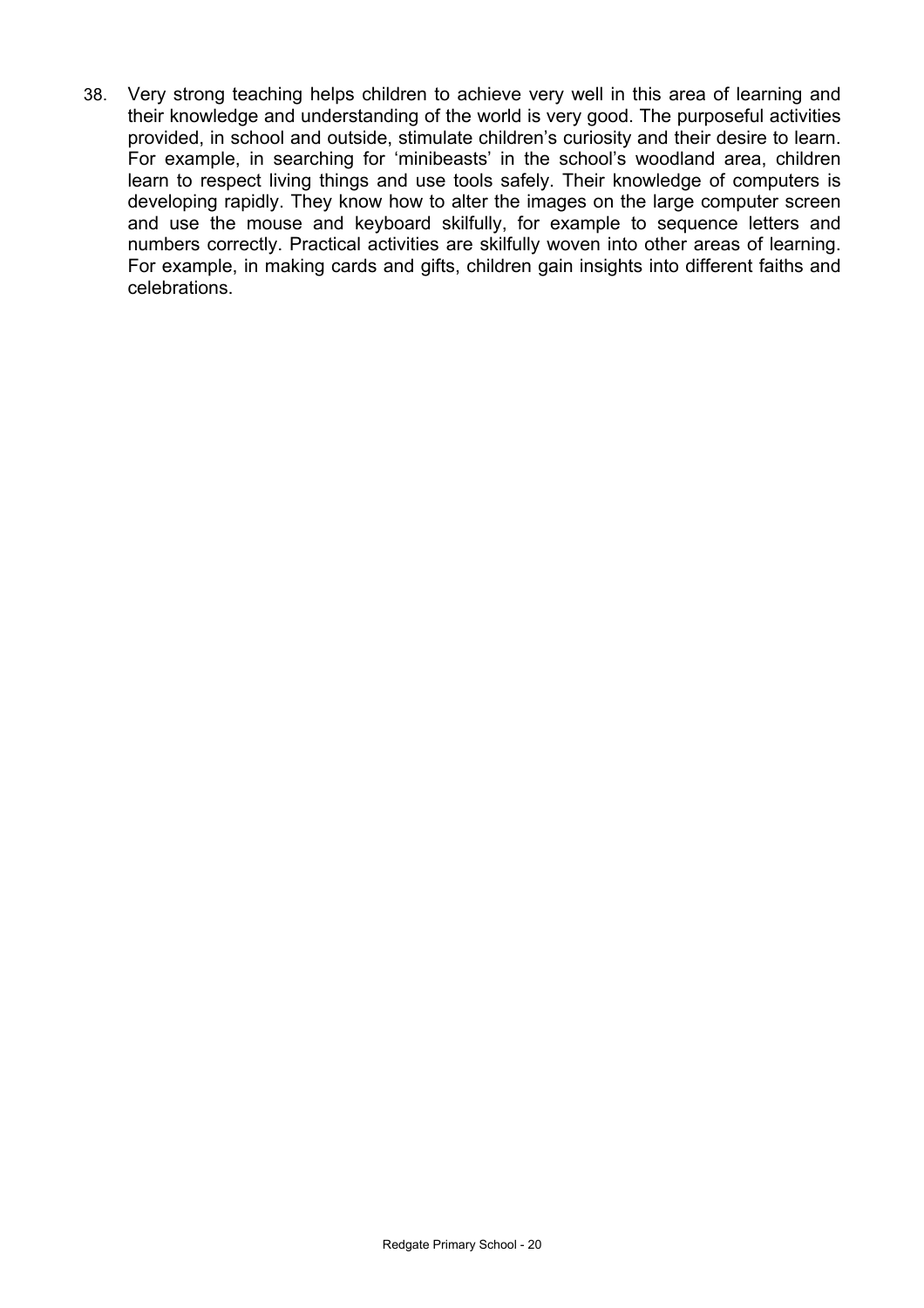## **PHYSICAL DEVELOPMENT**

Provision in physical development is **very good.** 

#### **Main strengths and weaknesses**

- Children's physical skills develop very successfully in the hall and outside;
- Children's practical skills are very well catered for.

## **Commentary**

39. Very good teaching ensures that children's achievement in this area is very successful. In physical activity sessions in the school hall, children respond very positively to the increasing level of challenge. As a result, they use bats and balls with good control and co-ordination for their age. The teacher's high expectations are reflected in the way children follow instructions and become very aware of safety and the space around them. The outdoor area and large play equipment are used well to develop their climbing and balancing skills. Provision of sand and water enable children to experiment with handling different objects and materials. In addition, craft activities provide opportunities for them to practise using tools including scissors, pencils, brushes and moulding equipment. Children demonstrate very good physical skills and many exceed the levels expected.

## **CREATIVE DEVELOPMENT**

Provision in creative development is **very good.** 

#### **Main strengths and weaknesses**

• Many stimulating and worthwhile activities are provided to promote creativity.

#### **Commentary**

40. Children's creativity is nurtured very successfully and they achieve very well in this area. Imaginative settings for role play and numerous activities designed to encourage children to express their ideas and feelings, contribute significantly to their creative development. The classroom contains many impressive examples of children's creative work, including models, paintings, cards and presents made to celebrate special occasions. In addition to developing their understanding of colour and pattern through decorating eggs and exploring ICT graphics programs, children have gained skills in making models of moving cars using construction kits.

## **SUBJECTS IN KEY STAGES 1 and 2**

## **ENGLISH**

Provision in English is **satisfactory.** 

#### **Main strengths and weaknesses**

There is high quality teaching and learning in Years 2 and 5;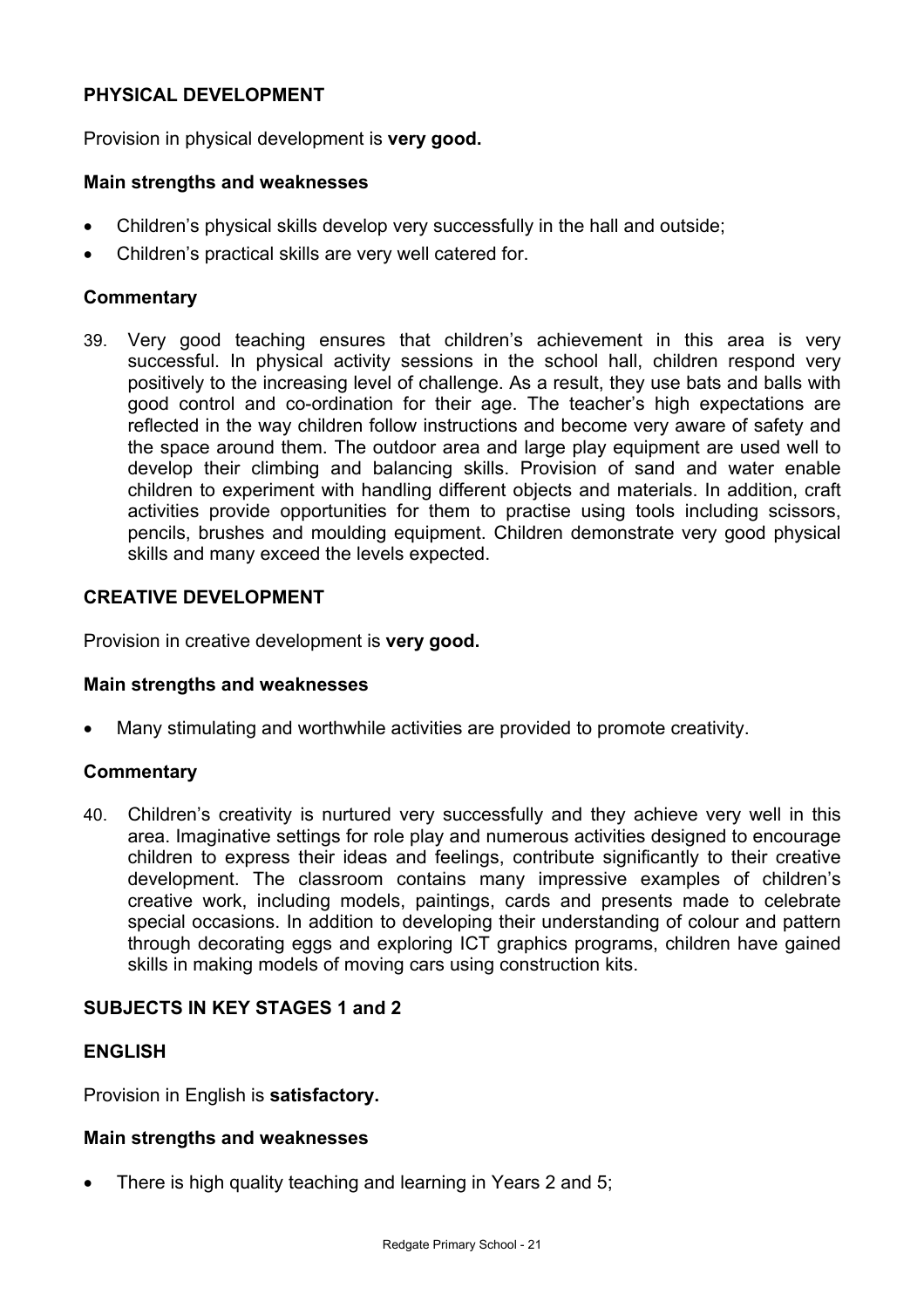- Pupils develop their reading skills well throughout the school;
- The good start made in writing is not maintained sufficiently in some of the junior classes.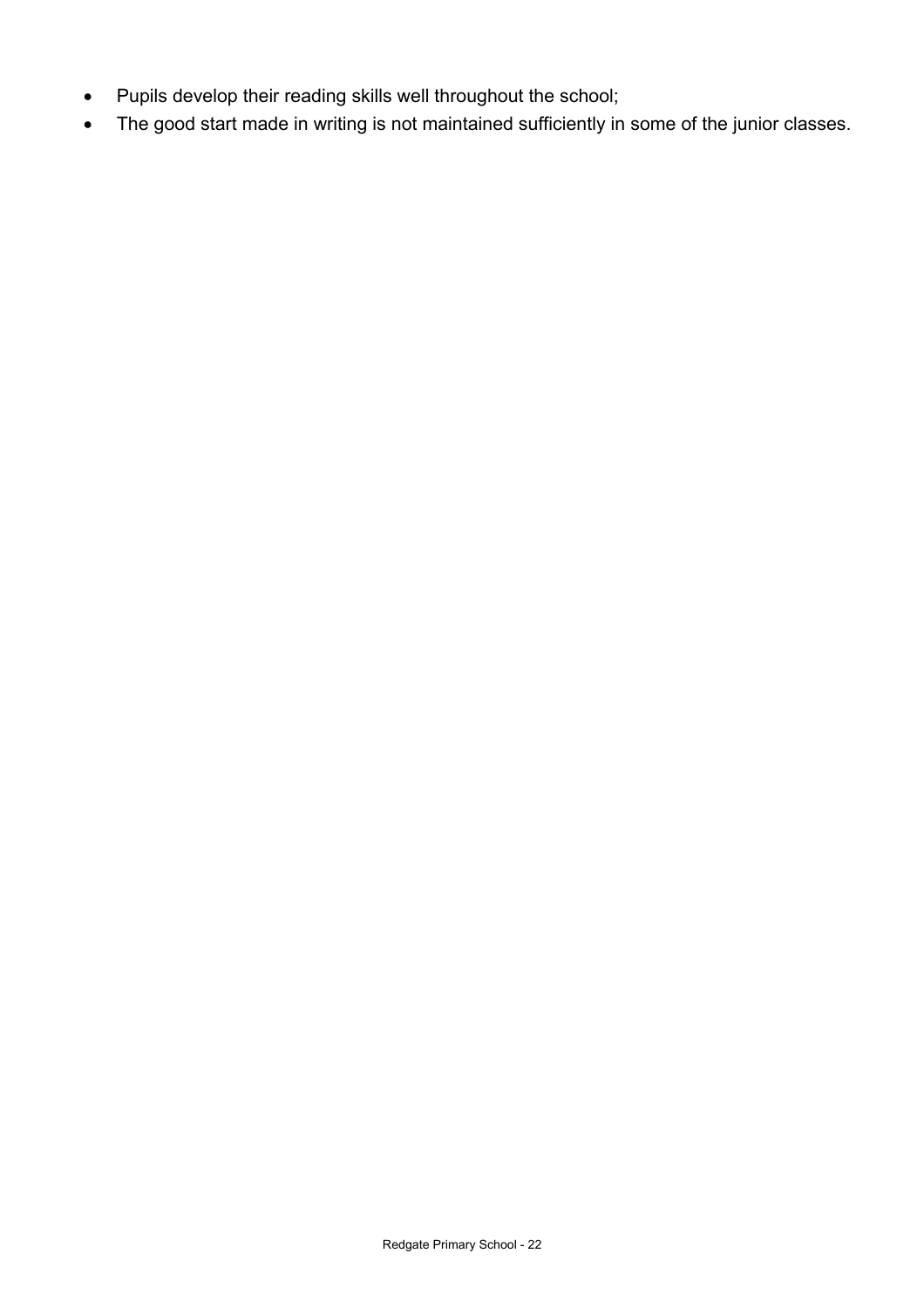## **Commentary**

- 41. The 2004 results in Year 2 were well above average, both in reading and writing. Infant pupils achieve well. Standards in Year 2 are rising and are equally high this year. Compared with the last inspection, standards are equally high in Year 2 but are lower in Year 6. The 2004 results in Year 6 were below average in English. Standards in English in Year 6 are closer to the levels expected this year. However, standards would be at least a grade higher if it were not for the high number of pupils moving in from other schools. Taking into account the high pupil mobility, pupils' achievement is satisfactory from Years 3 to 6. Writing is the area most in need of improvement.
- 42. The quality of teaching and learning are satisfactory overall. However, the teaching of pupils with special educational needs is good. Teachers and support staff plan activities carefully to match their specific learning needs. Teaching is very good in Years 2 and 5. In these classes, teachers' high expectations inspire pupils to achieve well. Leadership and management of English are satisfactory. The subject leader sets the example with high quality teaching. However, this has a much stronger influence in the infant classes than in the junior classes because good practice is not shared sufficiently and some weaknesses are not remedied. For example, there are inconsistencies in the marking of books, which leads to weaknesses in handwriting and presentation.
- 43. Achievement in speaking and listening is satisfactory. Most pupils listen well to instructions and join in class discussions. However, these sometimes go on too long. Then, pupils' interest begins to flag and not enough time is left for them to practise and improve their writing skills. In Year 2, pupils discuss ideas in pairs before writing, which clarifies their thinking and improves their vocabulary. This type of preparation is not used enough in some classes. Formal debates, such as on 'Hare Coursing' in Year 4, improve pupils' confidence in speaking and stimulate their verbal 'jousting'.
- 44. Achievement in reading is very good in the infant classes and good in the junior classes. Word building skills are very well taught in Years 1 and 2. Consequently, pupils read fluently and enjoy reading. Whether they are reading in a group to an adult or in an unsupervised group, the same enthusiasm shines through. Books are chosen well to link reading with pupils' own experiences, such as the class visit to a farm. Research skills, introduced in the infant classes, are well developed through the junior classes. The close links with home ensure that pupils benefit from regular practice that improves their reading further. Classroom assistants play a key role in boosting pupils' confidence and skills, both in lessons and in withdrawal groups.
- 45. Achievement in writing is very good in Years 2 and 5, where work is often linked to other lessons or to the pupils' own experiences. This stimulates creativity and pupils take a pride in their work. It is carefully marked and targets are set to show them what they need to do to improve. Achievement in other classes is satisfactory but there are some weaknesses. Pupils spend more time than necessary completing exercises and the skills practised are not always carried forward into their stories and accounts. Pupils rarely improve their written work by reading it through, talking about it and changing words and phrases to improve the accuracy or make it more appealing to the reader. This holds back their achievement in the creative aspects of writing.

## **Language and literacy across the curriculum**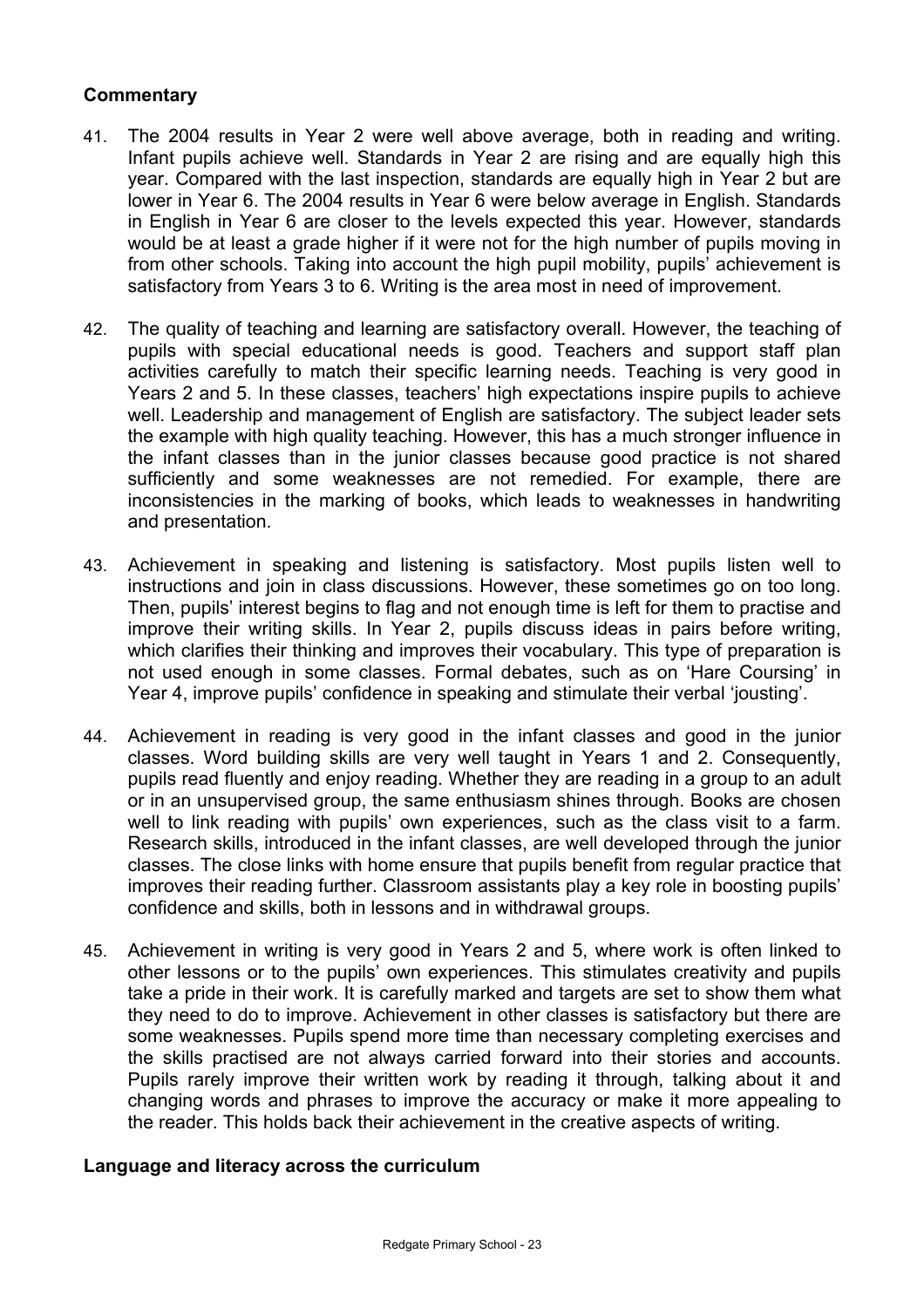46. Speaking and listening skills are developed well in the many class discussions in different subjects. 'Brainstorming' for ideas concentrates pupils' minds very effectively and increases their capacity to speak to the whole class. However, the more reticent speakers often take a back seat. They do not have enough opportunities to gain confidence and improve their spoken language by talking to a partner. Drama is used well in some subjects to develop expressive speaking. Reading in books or on screens is used extensively for research in many subjects. Such non-fiction texts often place greater demands on the readers and so extend their skills even further. Pupils' writing skills are extended in other subjects up to a point. In some classes, worksheets are used too often. Pupils fill in missing words or write short sentences but this does not encourage them to write extensively.

# **MATHEMATICS**

Provision in mathematics is **satisfactory.** 

## **Main strengths and weaknesses**

- Rising standards by the end of Year 2 are offset by falling standards by Year 6;
- Teaching is most effective in Years 2 and 5 and there are good elements elsewhere;
- Some inconsistencies in teaching and learning are holding pupils' achievement back.

## **Commentary**

- 47. Pupils enter Year 1 with good knowledge of numbers and shapes. Infant pupils achieve well overall and the standards reached by the end of Year 2 are well above average and much higher than in similar schools. The current Year 2 pupils are also achieving high standards because of good teaching. At first glance, results in Year 6 look to have fallen significantly from high levels at the time of the last inspection to below average levels in 2004. However, in 2004, almost half of the pupils tested in Year 6 had joined the school during their junior years and 25 per cent of them had special educational needs. The same happened in 2003 and a similar picture is emerging in the current Year 6. If the results obtained by the pupils who remained in the school are calculated separately, standards would be above rather than below average. Taking all these factors into account, pupils' achievement in mathematics in the junior classes is satisfactory. Pupils with special educational needs benefit from good levels of support. Classroom assistants also work effectively with the very small number of pupils with English as an additional language. Pupils who have to overcome barriers to learning gain confidence and make good progress towards their targets.
- 48. Teaching is satisfactory overall and is consistently good in Years 2 and 5. In these classes, teachers' planning takes good account of how pupils have responded to the previous day's work. Tasks are then set accordingly, which cater well for their different learning needs. More able pupils relish the more challenging work. In these classes, pupils of all abilities achieve well. There are good aspects of teaching in all classes. In particular, the teaching of the whole class together is largely successful. There is a good focus on mental calculation, which encourages pupils to think quickly and accurately. New ideas are clearly explained and pupils know what they are expected to learn. In the best lessons, pupils are asked to explain how they have worked out the answer. They learn that there are several ways to solve a problem and their understanding of relationships, between multiplication and division for example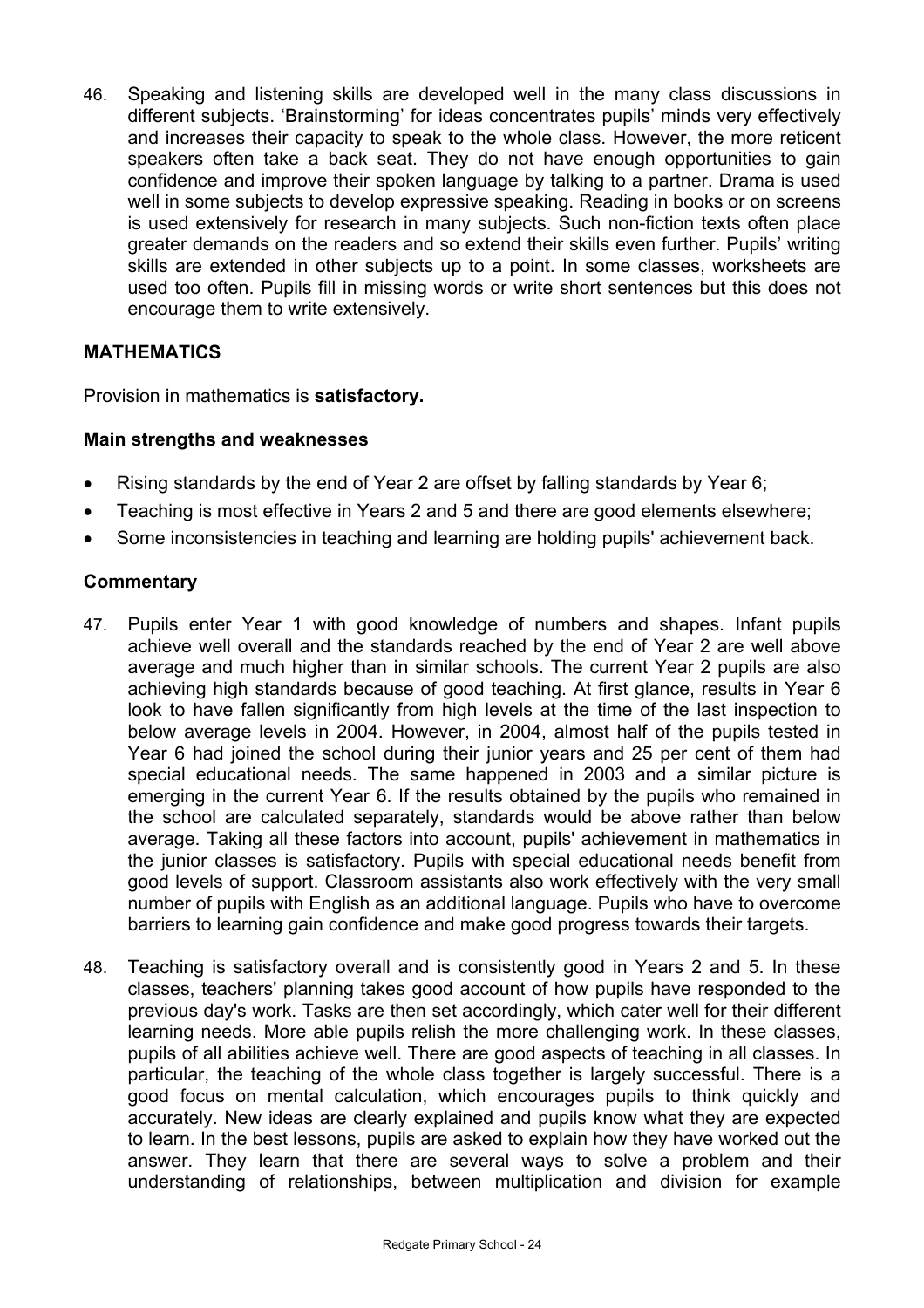strengthens considerably. However, developing pupils' mathematical strategies is more successful in some classes than others.

49. Inconsistencies in the type of activities provided to help pupils to practise, improve and extend their learning restrict their progress. In Years 1 and 3, although pupils work productively and carefully, their different learning needs are not sufficiently catered for as they work through workbook and textbooks pages at roughly the same rate. In these classes, the quicker mathematicians could achieve more if they were encouraged to work at higher levels. By contrast, in Year 2, the more able pupils achieve well because they are given demanding tasks, involving larger numbers. In Years 4 and 6, there is less dependence on commercial schemes and more of the work is based on investigating numbers and shapes. However, in these classes, pupils do not always work with maximum concentration and perseverance and this is reflected in carelessness and untidy presentation. There are also inconsistencies in the marking of work and pupils are not always shown what they need to do to improve. Teachers are just beginning to provide clear targets for pupils to aim for to help them to reach a higher level. This is being developed purposefully in Year 4 using a traffic light system, which is helping pupils to assess their own progress. The leadership of the subject is satisfactory. The subject leader has identified the weaknesses by examining pupils' work and teachers' planning. However, improvements are limited because the subject leader does not work alongside teachers in lessons.

#### **Mathematics across the curriculum**

50. Good opportunities are provided for pupils to improve their mathematical skills by applying them in other subjects. For example, good links with ICT enable pupils to calculate formulae on spreadsheets, gather and classify data, and practise mathematical skills using games. In science, pupils have worthwhile opportunities to sort results and, in design and technology, accurate measuring and cutting enhance their work.

#### **SCIENCE**

Provision in science is **unsatisfactory.**

#### **Main strengths and weaknesses**

- Junior pupils are underachieving, particularly the more able ones;
- Teaching how to plan and carry out scientific investigations is weak;
- Infant pupils benefit from the good range of practical experiences provided.

## **Commentary**

51. In the most recent tests of 2004, the Year 6 results were well below average and well below those in similar schools. Even when account is taken of pupils transferring from other schools and the incidence of special educational needs, standards in Year 6 are too low. There are weaknesses in subject leadership and management. The subject leader and governors are well aware of the low standards in science. It is now a priority for improvement and some attempts are being made to raise standards. Junior pupils are beginning to benefit from more practical activities. However, the exact nature of the weakness of provision in science is not fully appreciated. It is because pupils are not taught sufficiently to make a prediction and then design a fair test to find out whether their predictions are correct. Pupils are not methodical in their work and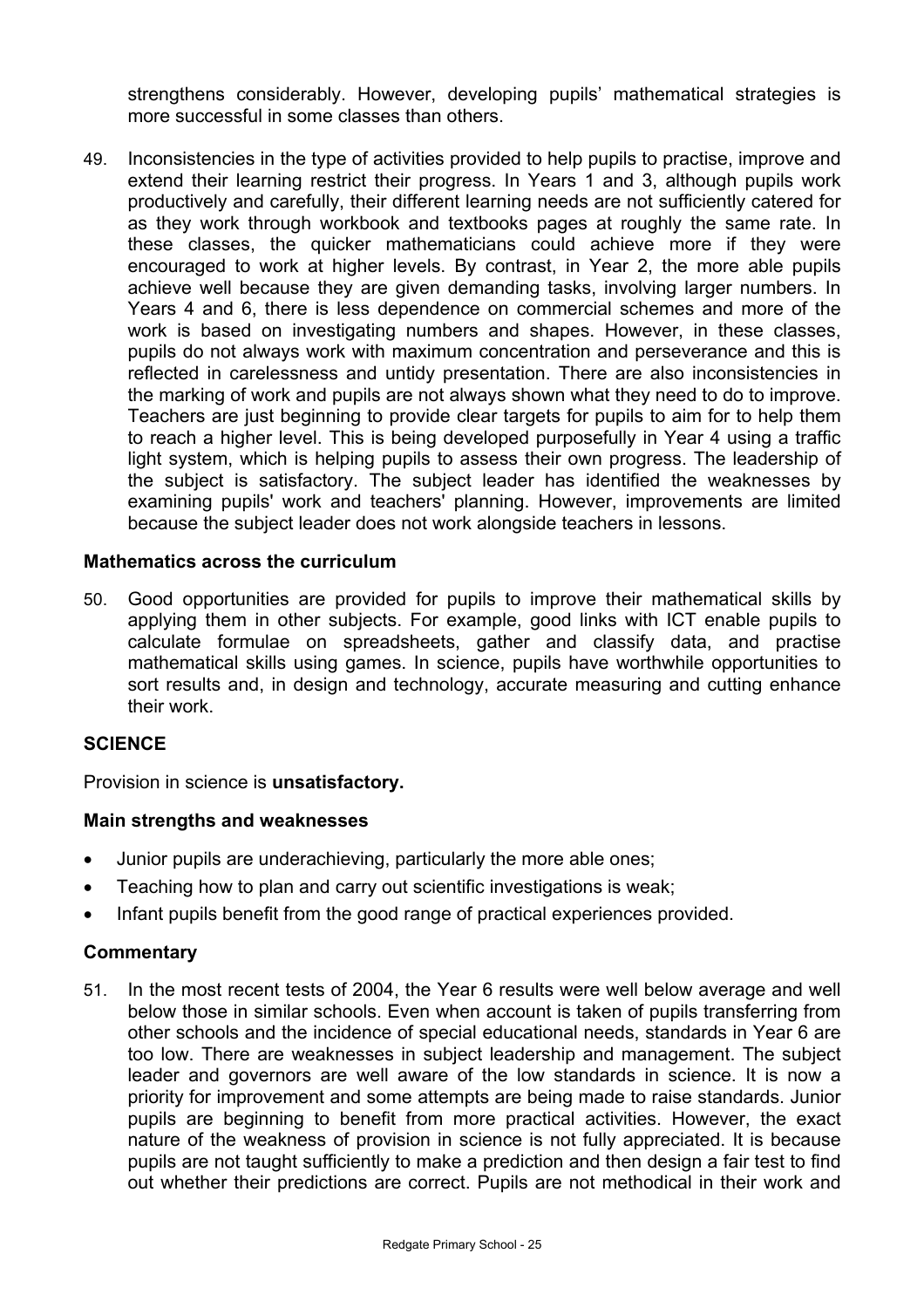have very limited understanding of how variables must be controlled to ensure that the test is scientific. Lack of such teaching in the past has left pupils struggling to carry out an investigation and to interpret graphical data. Consequently, they lack the necessary skills to tackle the national tests, which are now more geared to this type of reasoning. A further weakness is the lack of challenge for the more able pupils. This arises because teachers do not make sufficient use of assessment to find out what pupils already understand before moving on. In the two lessons seen, the more able pupils were given the same tasks as everyone else. Consequently, opportunities to extend their learning were missed.

52. The quality of teaching and learning is unsatisfactory overall in the junior classes. In the lessons observed, teaching was adequate and better than it appears to have been from an examination of the work in pupils' science books. In a Year 6 lesson, pupils were asked to give reasons to back up their suggestions. If pupils gave an unexplained answer, the teacher constantly challenged them to, 'Prove it'. This increased their concentration and encouraged them to reason scientifically. However, in the same lesson, some pupils were not drawn into the discussion and lost interest. By contrast, in a Year 5 lesson, the very good support that was provided for pupils with complex learning needs enabled them to succeed. For the most part, teachers and classroom assistants cater well for pupils with special educational needs by adapting the tasks or providing additional support. As a result, these pupils make good progress, often better than their classmates.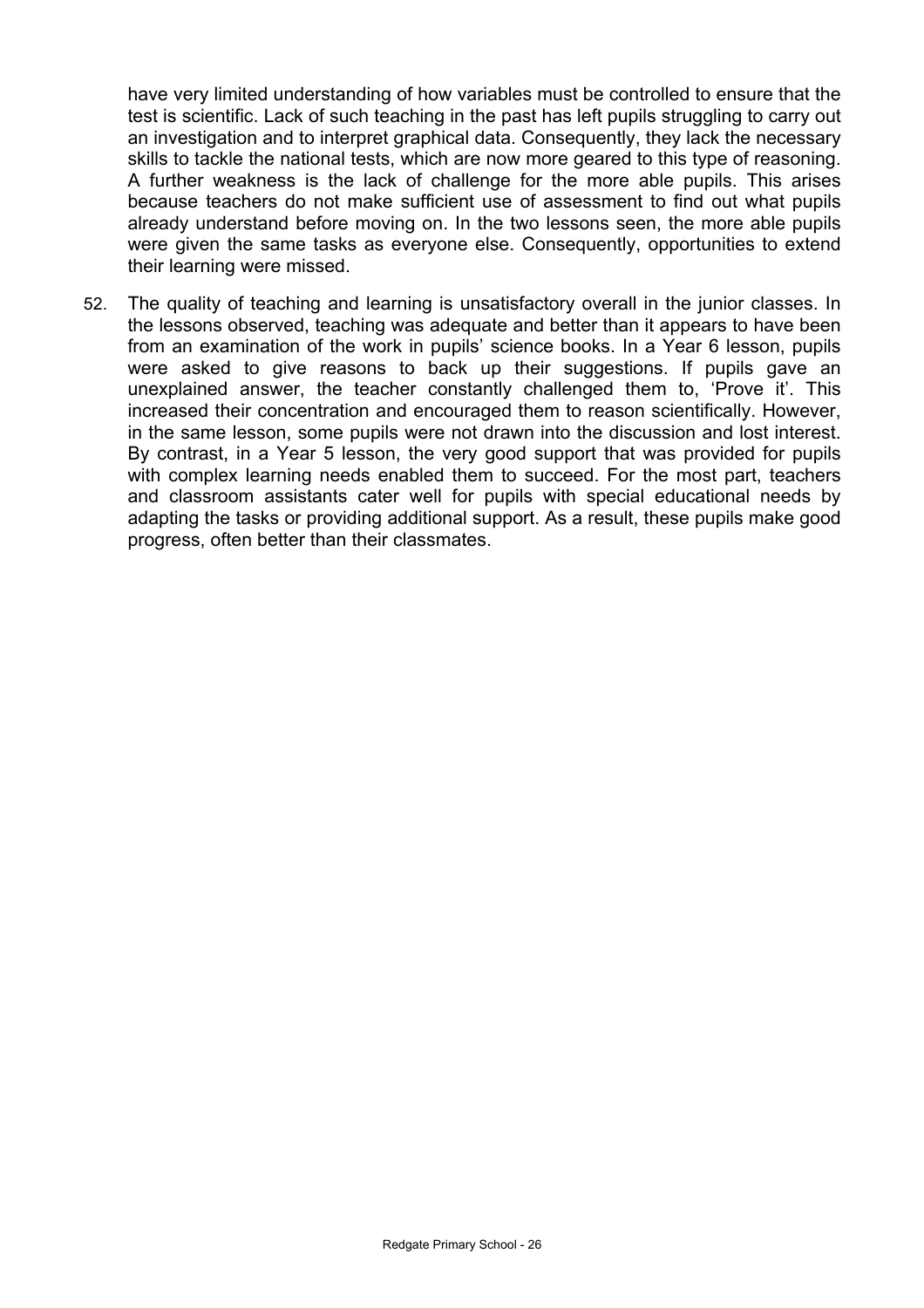53. Infant pupils' achievement is satisfactory. Teachers' assessment suggests that standards are high, but during the inspection pupils' knowledge and understanding was found to be at the levels expected. Infant pupils benefit from good opportunities to handle equipment and learn through observation. For example, Year 1 pupils planted seeds and recorded their growth and Year 2 pupils made electric circuits with batteries, wires and bulbs. They are asked to predict what is likely to happen and record the outcomes, according to their writing skills. Such experiences provide a secure foundation for learning at a later stage. Good teaching in Year 2 is evident in the varied activities, which are well matched to pupils' different learning needs.

## **INFORMATION AND COMMUNICATION TECHNOLOGY (ICT)**

Provision in information and communication technology (ICT) is **good** and has improved since the last inspection.

## **Main strengths and weaknesses**

- Strong leadership is having a marked effect on teaching and learning;
- Pupils are very enthusiastic and this enhances achievement;
- New facilities are used to good effect in raising standards.

## **Commentary**

- 54. Standards reached by the end of Years 2 and 6 are at the levels expected. Pupils are now achieving well because they have access to good facilities and up-to-date technology. Infant pupils achieve well because of the very good start they have made in the reception class. Infant teachers are able to build well on these skills. For example, Year 2 children use the keyboard confidently and use the correct technical vocabulary. They also have a good grasp of how computers are used in the outside world. 'My dad has a computer road map in his car,' explained one boy.
- 55. Year 6 pupils showed their knowledge of sending/receiving emails in the lesson observed. They were also knowledgeable about the risks and rules in using the Internet and opening emails from unknown sources. Pupils have numerous files saved on computers, which show the range and quality of work undertaken. They talk confidently about the skills they possess, such as word processing, using Excel to input and sort numerical data and producing Power Point presentations for their studies in history. Pupils are also familiar with Logo and with using instructions to control model traffic lights. Although few ICT lessons were seen, the success in pupils' learning suggests that teaching is effective overall. In Years 4 and 6, teachers use the interactive white boards to good effect, to explain and illustrate new ideas, such as conditions at the time of World War II. Pupils with special educational needs are supported well and a selection of suitable programs enables them to practise and improve their literacy and numeracy skills.
- 56. The subject is very well led and managed. The subject leader's knowledge and enthusiasm has been the key factor in raising standards. Teachers have benefited from the additional training and support provided. Assessment procedures to measure the extent of pupils' learning have been established and self-assessment is being introduced to enable pupils to check their own progress. Computer clubs out of school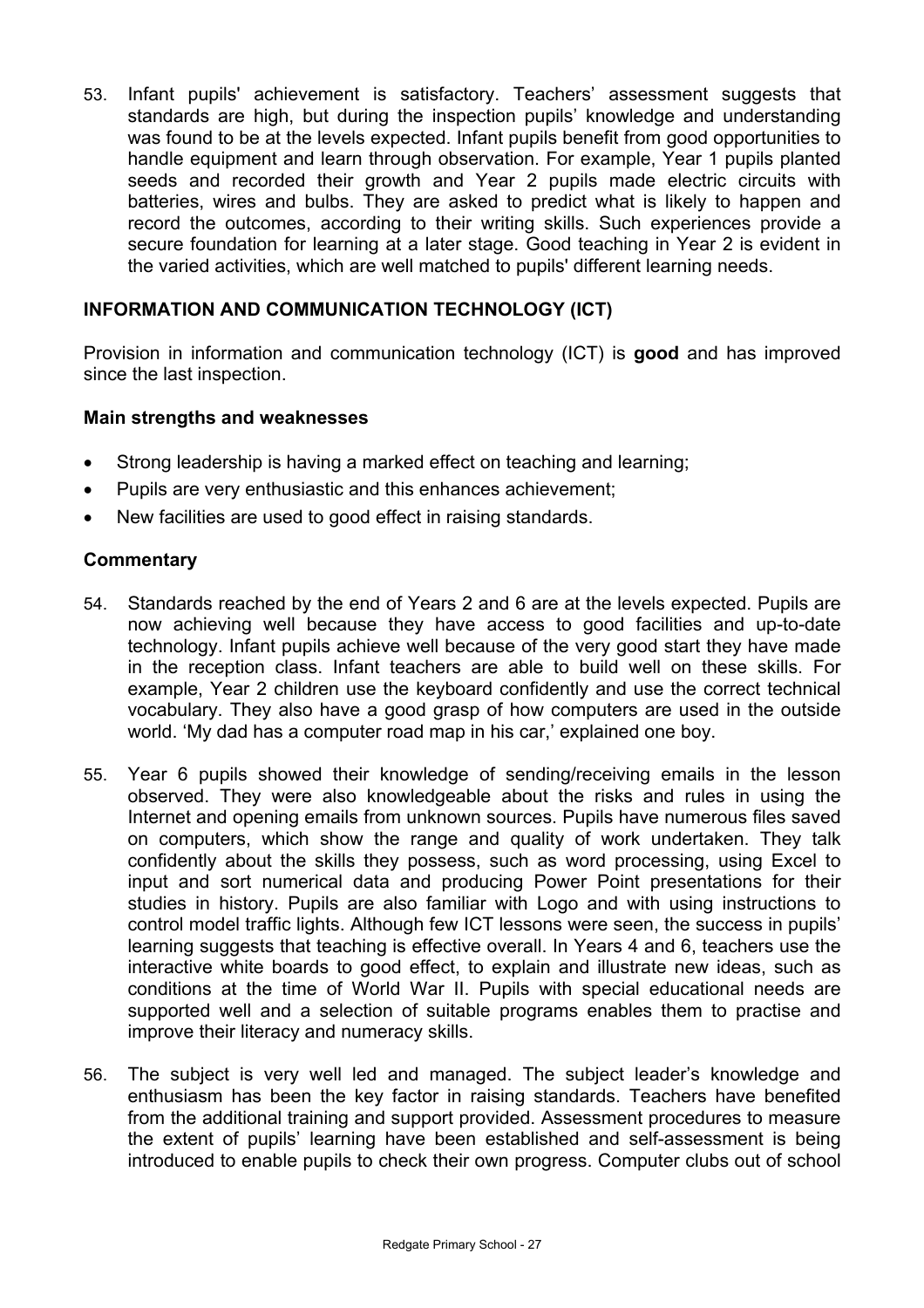for both pupils and parents have helped to generate a wider interest in ICT and give pupils valuable opportunities to extend their learning.

## **Information and communication technology across the curriculum**

57. Pupils' skills in ICT are extended well in other subjects. Graphics packages are used particularly well in art and design to explore colour and pattern, for example in designing Joseph's coat of many colours. Word processing is used effectively in literacy to find colourful ways of presenting poems, stories and accounts. Similarly in mathematics, pupils are well acquainted with spreadsheets and handling data. The Internet and CD-ROM are used extensively in subjects such as history and geography to research information.

#### **HUMANITIES**

- 58. No **geography** or **history** lessons were observed, therefore the school's provision cannot be evaluated in these subjects. However, discussions with pupils and an examination of their work indicate that in these subjects, pupils' work is typical for their age as it was at the time of the last inspection.
- 59. In geography, the good use made of the local area by infant teachers gives pupils a secure start in understanding geographical ideas, such as planning routes and identifying features. For example, Year 1 pupils have produced a big book containing digital photographs and text describing the area around school. Pupils are learning to be aware of how they can make a difference to the environment and the 'nice and nasty' display illustrates their findings. Junior pupils extend their knowledge of the local area by undertaking more detailed map work and conducting surveys. They also study a range of topics including Weather, Traffic, Rivers and the Water Cycle. Their concern for the environment has resulted in an interesting 'ECO' project. There is evidence around the school, including the recycling depot, of their contributions to this scheme. Geography offers pupils good opportunities to improve their reading skills and knowledge through research and effective use of ICT. However, the work does not always challenge the more able pupils sufficiently and the extensive use of worksheets does not encourage pupils to plan their own written accounts.
- 60. In history, pupils have good opportunities to study a wide range of topics including Victorians, Ancient Egypt, Invaders and Settlers and World War II. In Year 1, by including artefacts in their role play, pupils are able to imagine and talk about what life was like in Victorian times. As a result of their work on topics such as Transport and Kitchens and Bathrooms, Year 2 pupils have a good understanding of change over time. Junior pupils make good use of ICT to research their topics in history. For example, Year 6 pupils have produced PowerPoint presentations on the theme of evacuation during World War II, successfully combining their historical knowledge and ICT skills. In Year 3, there is an informative display of books and pupils' work on the theme of Invaders and Settlers. Pupils thoroughly enjoy researching information for themselves and this approach fosters their interest in learning and sharpens their reading and ICT skills. However, the presentation of their work is often careless and untidy.

#### **Religious education**

Provision in religious education is **satisfactory.**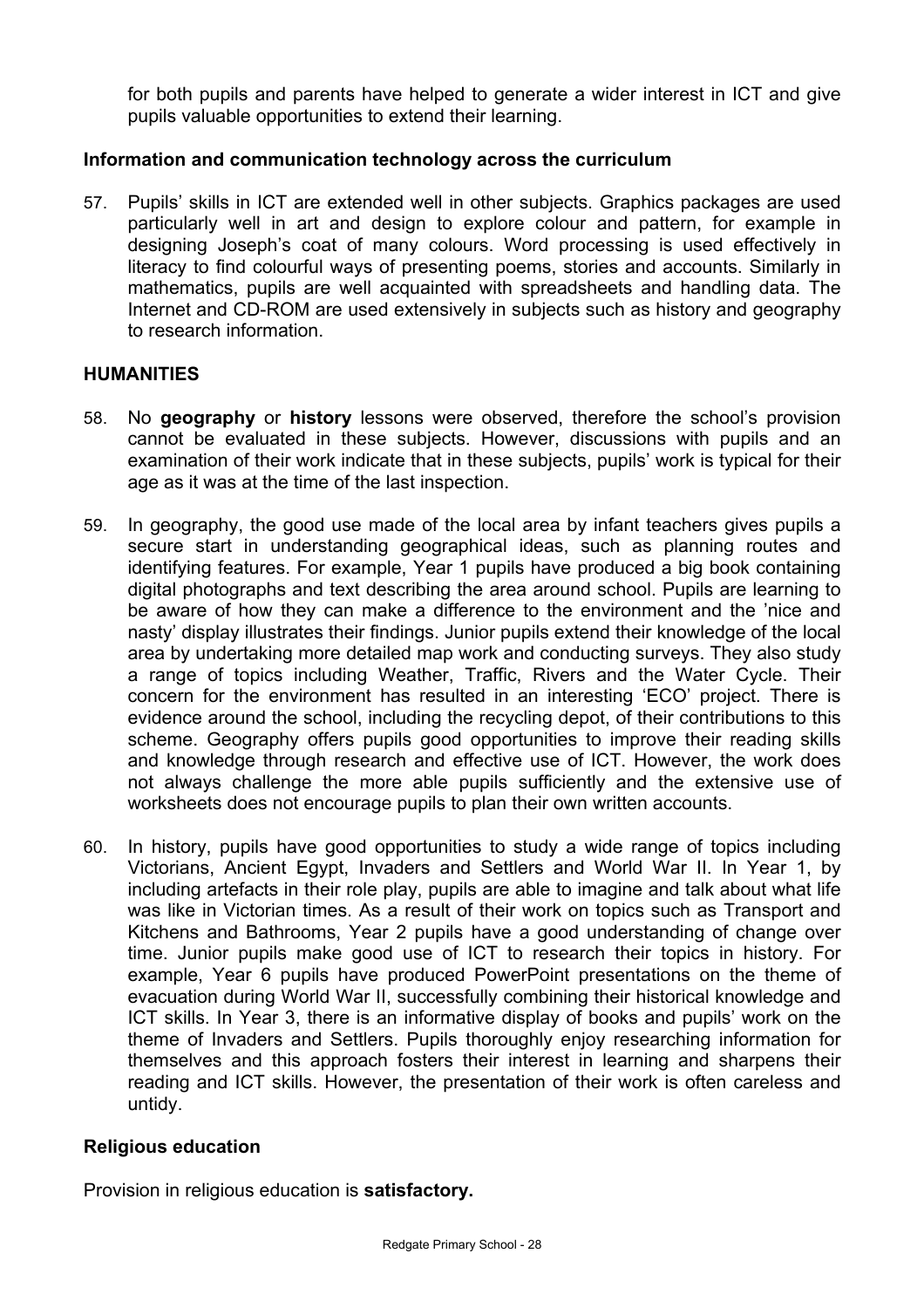## **Main strengths and weaknesses**

- Pupils in the infant classes respond very well to the varied and interesting challenges;
- Pupils do not have enough first-hand experiences to develop a full understanding of the faiths they are studying.

# **Commentary**

- 61. Infant pupils achieve well and standards are above those expected in local schools. Achievement is satisfactory in the junior classes and standards match the levels expected for schools in Sefton. Pupils with special educational needs achieve well in the infant classes and satisfactorily in the junior classes. Standards have improved in the junior classes since the last inspection, when they were found to be unsatisfactory.
- 62. Teachers have high expectations of pupils in the infant classes. Good comparisons are made between the pupils' own experiences and how other people think, feel and act. For example, when studying festivals and celebrations they learn about Christian, Jewish and Hindu beliefs and traditions. Much varied work is completed and tasks are well matched to pupils' different learning needs. The work also helps them to develop a strong sense of belonging, to the class and to the school.
- 63. Good foundations laid in the infant classes are not sufficiently built upon in the junior classes. The older pupils learn about world religions, but close links are not made with their own experiences. Consequently, they do not see the same relevance to their work. There is an overuse of worksheets, rather than encouraging pupils to express their own ideas in print. However, some good links are made with other subjects. In Year 3, pupils use their skills to plan and write stories on Hindu gods. In Year 4, good links are made with ICT as pupils research different faiths. The level of challenge is not as high as it could be in Years 5 and 6, though pupils gain adequate knowledge of the faiths they study.
- 64. The subject leader has only recently been appointed and has made a satisfactory start. The school recognises that provision in the subject has its limitations. Older pupils have had few opportunities to learn about faiths, either from visits or from visiting speakers. When they benefit from such experiences, their interest in the subject is significantly raised. Pupils in Year 5 responded extremely positively to a group of young Christian believers who interpreted Bible teaching in a modern setting, familiar to their audience. Pupils in Year 6 also benefited greatly by learning about Islam from the personal experiences of one of their classmates who is himself a Muslim. Plans have now been made for pupils to visit places of worship and to invite speakers into school.

# **CREATIVE, AESTHETIC, PRACTICAL AND PHYSICAL SUBJECTS**

- 65. Two art and design and two physical education lessons were observed and judgements have been made on provision in these subjects. However, only one **design and technology** and one **music** lesson was observed. This is not enough to make a judgement on provision in these subjects. However, pupils discussed their work and their books were examined.
- 66. The good displays of design and technology projects indicate that the subject is taken seriously and contributes well to the rich curriculum provided. Year 2 pupils' models of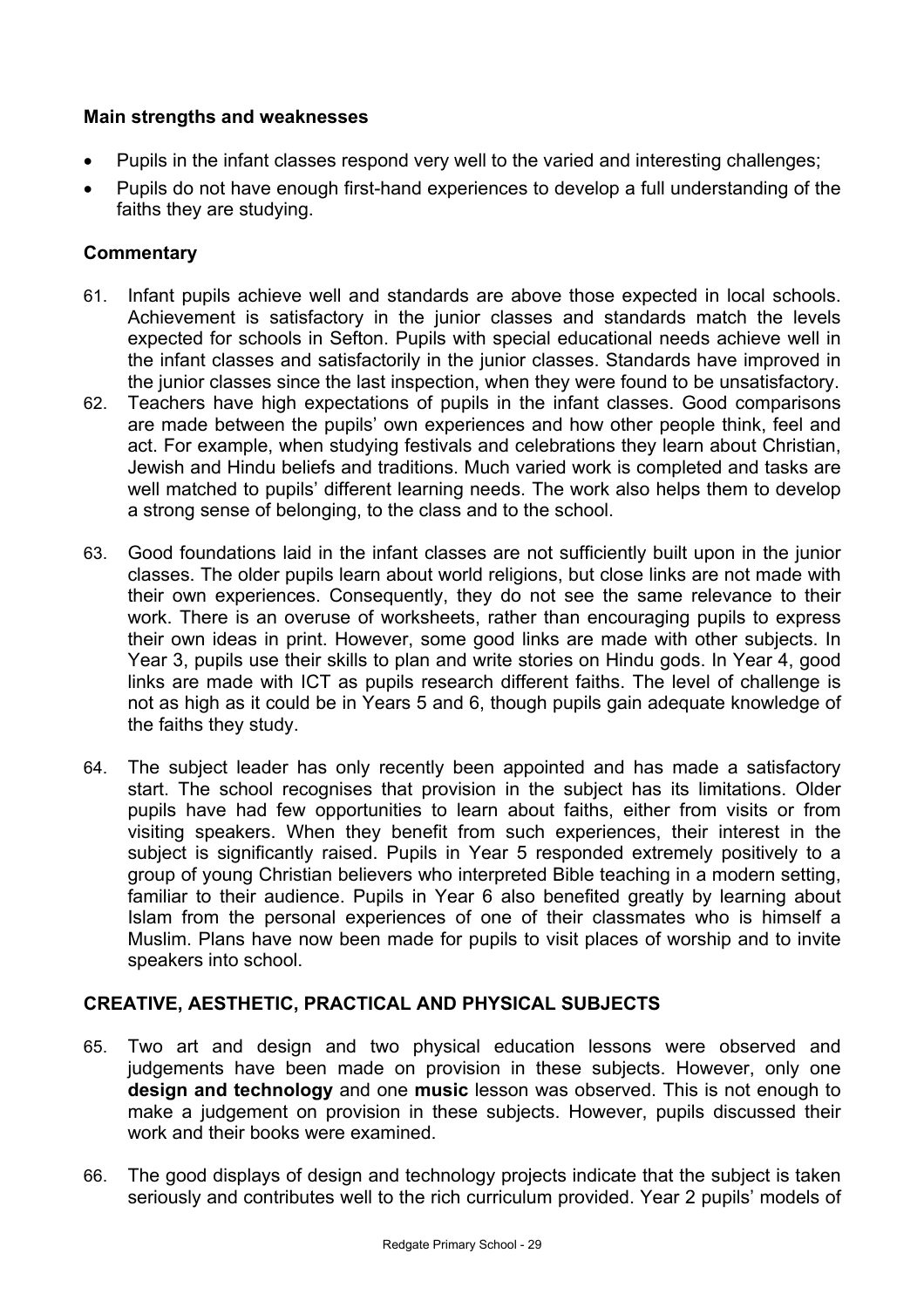vehicles and the impressive working lighthouses made in Year 4, illustrate clearly that pupils have a good understanding of all aspects of the design and make process. Year 1 pupils have explored the 'Twist, Scrunch, Tear' properties of materials and developed important insights into how materials are chosen for different purposes. There are many useful links with ICT, such as pupils taking digital photos of their work. In the good lesson observed, Year 1 pupils enthusiastically made hinges, as a result of the good planning by the class teacher. By the end of the lesson the pupils were proud of their results and could confidently discuss how hinges work.

67. In music, the school's previous good reputation for providing instrumental tuition continues. Many pupils learn to play guitar, recorder, clarinet, flute and violin. The school also has a flourishing choir and pupils have good opportunities to participate in a good range of concerts and musical plays for different audiences. Pupils talk enthusiastically about music lessons, particularly activities in which they compose their own pieces. This aspect of music has been boosted by the use of ICT, which enables pupils to record, edit and rearrange their compositions. This has helped pupils to develop an appreciation of how symbols are used in musical scores. Pupils have a clear understanding of the characteristics of good singing. For example, they know to adopt the correct singing posture and breathe from the diaphragm. However, no whole school singing was heard during the inspection because opportunities to practise and improve singing in school assemblies are not always taken. In lessons, pupils have good opportunities to listen critically to different pieces of music and they are able to detect moods and identify different instruments. Pupils thoroughly enjoy playing percussion instruments. Infant pupils have a good sense of timing and are able to clap and tap the different beats and rhythms correctly. One effective teaching strategy is the use of cards marked F or S which pupils hold up when they detect changes in the tempo of the music played. This helps the teacher to assess how well they are learning.

# **Art and design**

Provision in art and design is **good.**

## **Main strengths and weaknesses**

- Art and design is celebrated throughout the school in very attractive and informative displays;
- Work undertaken in other subjects is frequently developed further through artwork.

## **Commentary**

68. Teaching and learning are good and pupils achieve well in art throughout the school. They enjoy the subject and work to levels higher than expected in infant and junior classes. Displays around the school testify to the variety as well as the high quality of work often produced in lessons and in the Art Club. Pupils work in a wide range of media and scales. For example, in Year 2, small images of owls, fish and crabs were very creatively and sensitively produced, simply using a few leaves. Pupils are often encouraged to write about their work. A Year 1 pupil printed, 'I am pleased with my weaving. I like the bright colours in it.' Specialist art teachers from the local High School also visit annually and help pupils to produce exciting displays in different classes.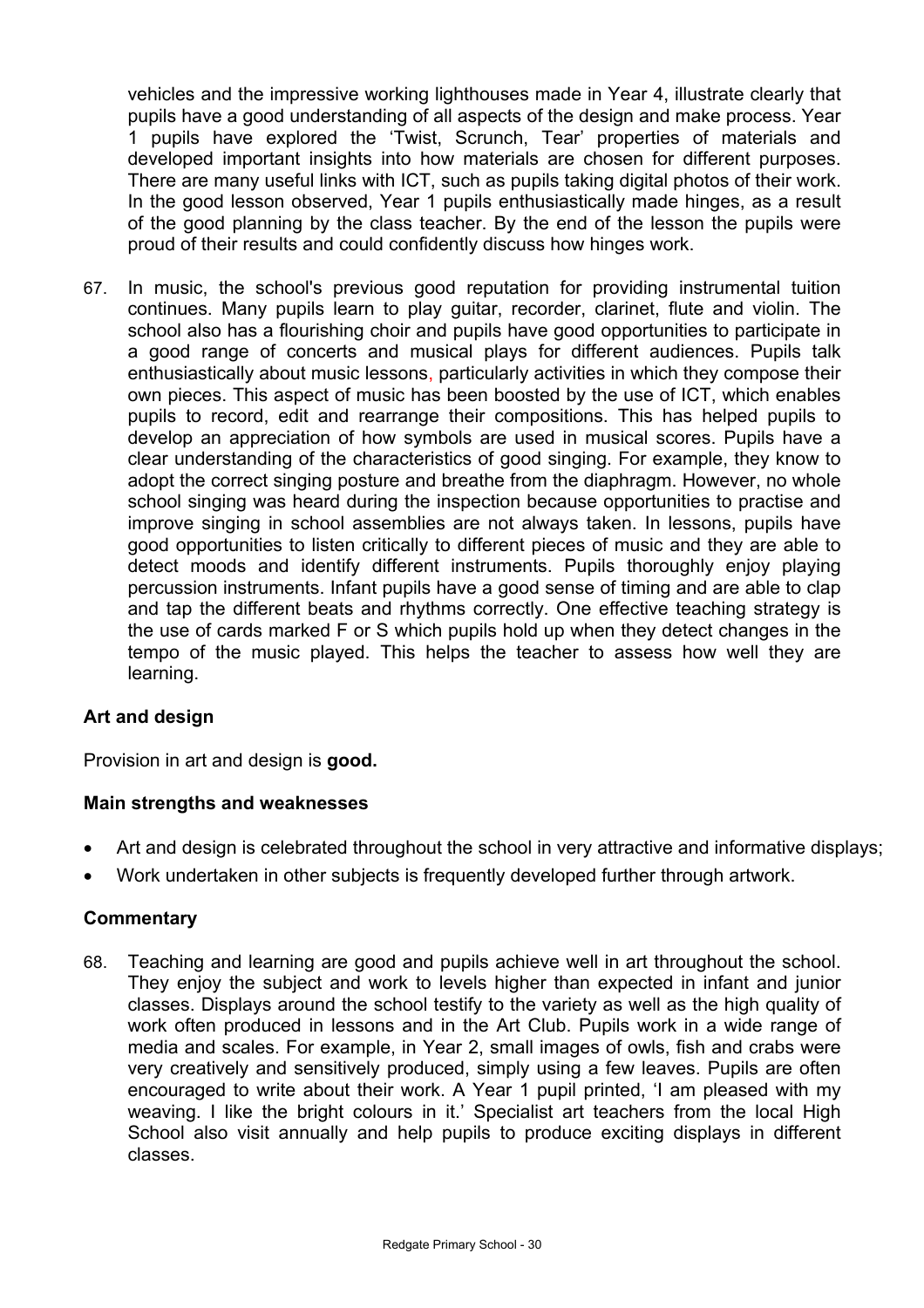69. Art and design enhances the work in a range of subjects. A large collage, based on 'Mary, Mary, quite Contrary', was used well to extend pupils' language and counting skills. Cross-cultural themes are often explored. Work on clay dragons was stimulated by a Japanese story read in Year 3. On the annual Art Day, classes and parents work together on themes of their choice. This year, they ranged from the art of Ancient Egypt, to ships from around the world. Opportunities for pupils to create designs on computers are very well exploited. Intricate block patterns were developed in the infant classes. Designs were overlaid to create pupils' 'Dream Images' in the junior classes. ICT is also well used to promote the subject. The school's website contains a Picture Board on which work from all the classes is displayed. This celebrates the pupils' achievements well. Teaching is strongest in Year 4. Here, the pupils' sketchbooks are extensively used to develop pencil skills as well as to create sketches for later development. The high quality of their clay face hangings is testimony to the heightened sensitivity gained through such preparatory work. Through art, pupils are helped to gain a greater awareness into their own skill development and, significantly, into the world around them.

# **Physical education**

Provision in physical education is **good.**

## **Main strengths and weaknesses**

- Physical education, including the many sporting activities, has a high profile;
- Teachers have good expertise and lessons are stimulating and purposeful.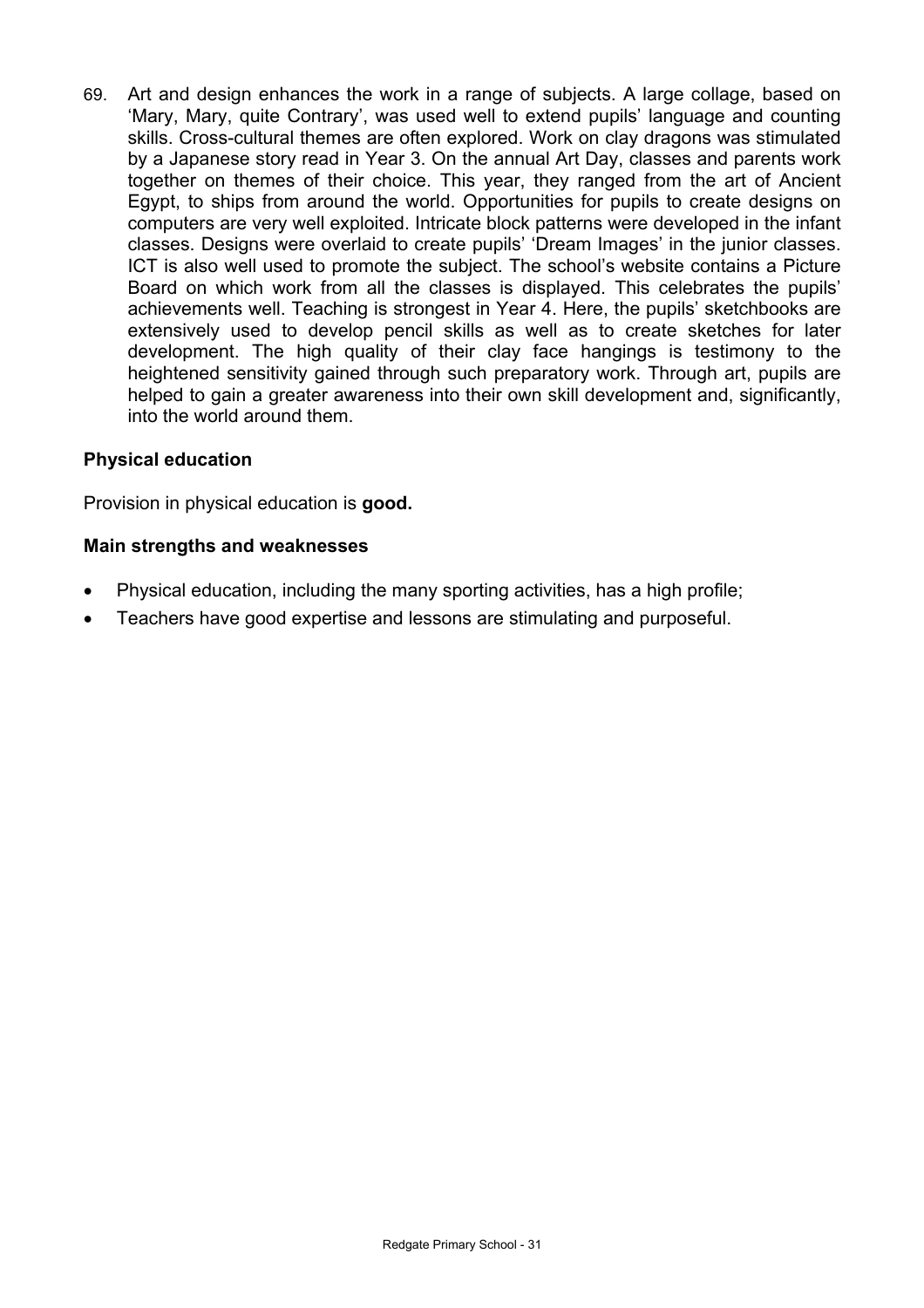## **Commentary**

- 70. The school's success in physical education has continued since the last inspection. Much of this is attributable to effective and enthusiastic leadership. The school has gained the 'Active Mark Gold' award in recognition of its work. Pupils are very enthusiastic about physical activity and are very knowledgeable about the benefits of exercise, diet and healthy lifestyles. They are quick to take advantage of the very good range of additional sporting activities, such as football, hockey and tennis. They cater well for both boys and girls and nurture their talents effectively. The physical skills and appreciation of teamwork that pupils gain during out of school activities are reflected in the good achievement in lessons. Year 6 pupils have good spatial awareness and they know how practice improves their performance, for example in athletic activities such as hurdling.
- 71. The characteristics of good teaching were present in both of the lessons observed. Brisk warm-ups raised pupils' heart rates. Pupils worked safely and used the available space well. They worked hard and increased their stamina. In both lessons, the coaching of new skills was good and pupils were encouraged to reflect on how well they were performing and consider how improvements could be made. Consequently, Year 1 pupils have good ball control for their age and Year 6 pupils are adept in assessing their own performance and that of others. Good standards are achieved in games lessons and in swimming. Virtually all pupils achieve the 25 metre standard and over half of them gain advanced distance and proficiency awards.

## **PERSONAL, SOCIAL AND HEALTH EDUCATION AND CITIZENSHIP (PSHCE)**

72. The school has in place a planned programme to support teaching of personal, social and health education and citizenship (PSHCE). Pupils develop a good understanding of the importance of healthy lifestyles such as keeping fit and following a balanced diet. They also develop a good awareness of personal safety and their responsibilities towards looking out for others. In science and geography, there is a strong focus on caring for the environment and conserving resources. Through a variety of subjects and specific lessons, pupils learn successfully about their rights and the need to respect the rights of others. They gain important insights into the features of communities, such as democracy, rules and the law. The caring ethos of the school is evident through its contribution to aid projects, including clothing for children in Mozambique and pencils for children in Russia. In addition the school's council and 'ECO' Committee provide pupils with an opportunity to take responsibility; a valuable preparation for all young citizens.